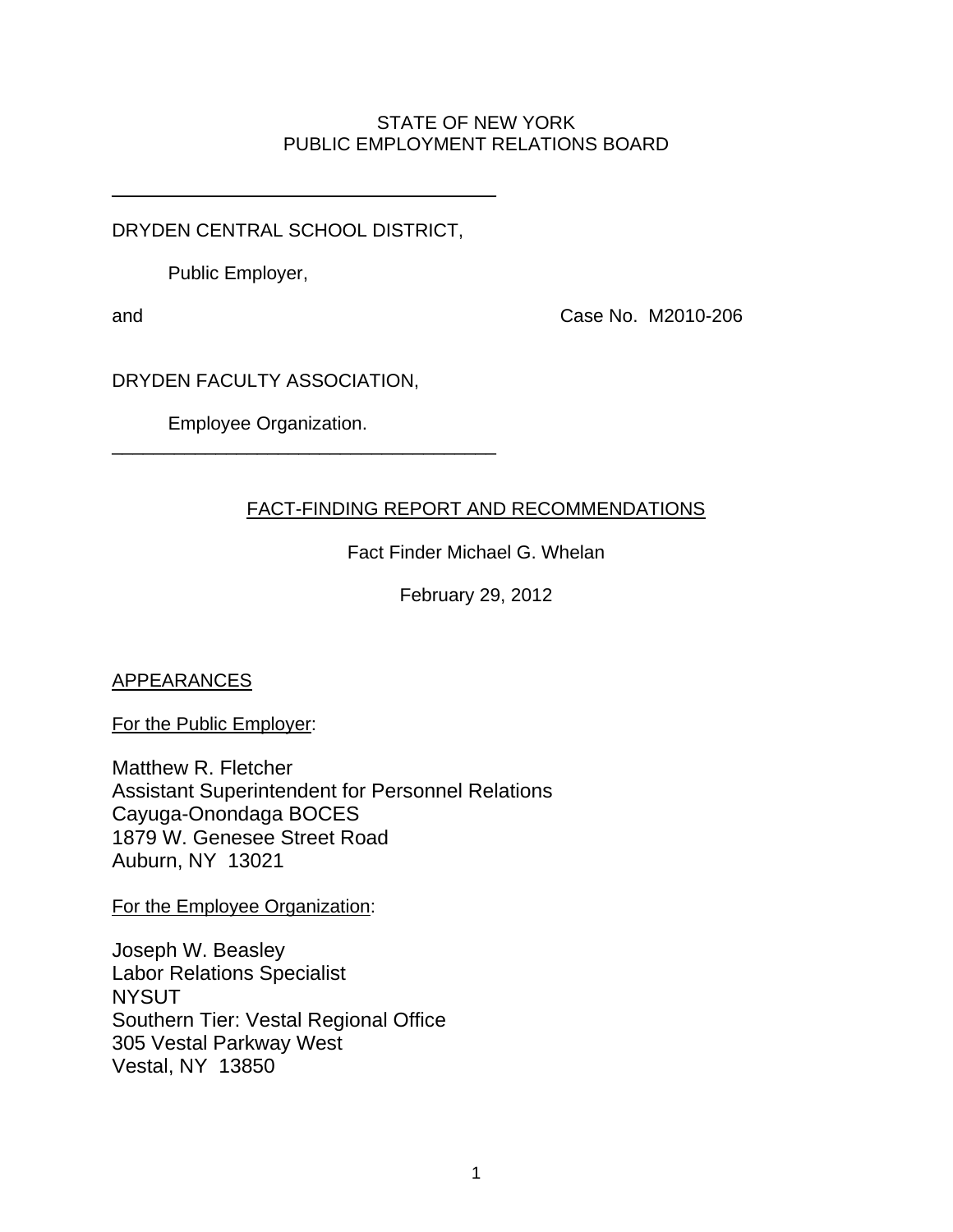#### Procedural History

 The Dryden Faculty Association, affiliated with NYSUT, AFT, NEA and AFL-CIO ("Association"), and the Dryden Central School District ("District") are currently at impasse over the terms of their expired collective bargaining agreement ("Agreement"), which covered the period of July 1, 2006, to June 30, 2010.

 The parties entered into bargaining for a successor agreement on January 28, 2010. They met on twelve other occasions throughout 2010, but were unable to reach agreement on all open issues. On November 12, 2010, after the parties filed a Declaration of Impasse, the New York State Public Employment Relations Board (PERB) appointed a mediator. The mediator conducted two mediation sessions in early 2011, but the parties were not able to successfully resolve their differences.

 On June 29, 2011, the Association filed requested the appointment of a fact finder. On July 18, 2011, PERB's Director of Conciliation appointed the undersigned Fact Finder to conduct a hearing into the causes and circumstances of the dispute and to make findings of fact and recommendations to resolve the dispute.

 The parties met with the Fact Finder in a preliminary conference in an effort to identify and narrow the issues for hearing on September 20, 2011, and at that meeting the parties agreed to hold the fact-finding hearing on November 15, 2011. Thereafter, the parties stipulated to a continuance, and the hearing was rescheduled for January 26, 2012. A hearing on the merits was held in the Town of Dryden on January 26, 2012, during which the parties presented evidence and written summations of their respective positions. The Fact Finder left the hearing open until February 3, 2012, for the purpose of allowing the Association the opportunity to supplement the record with another exhibit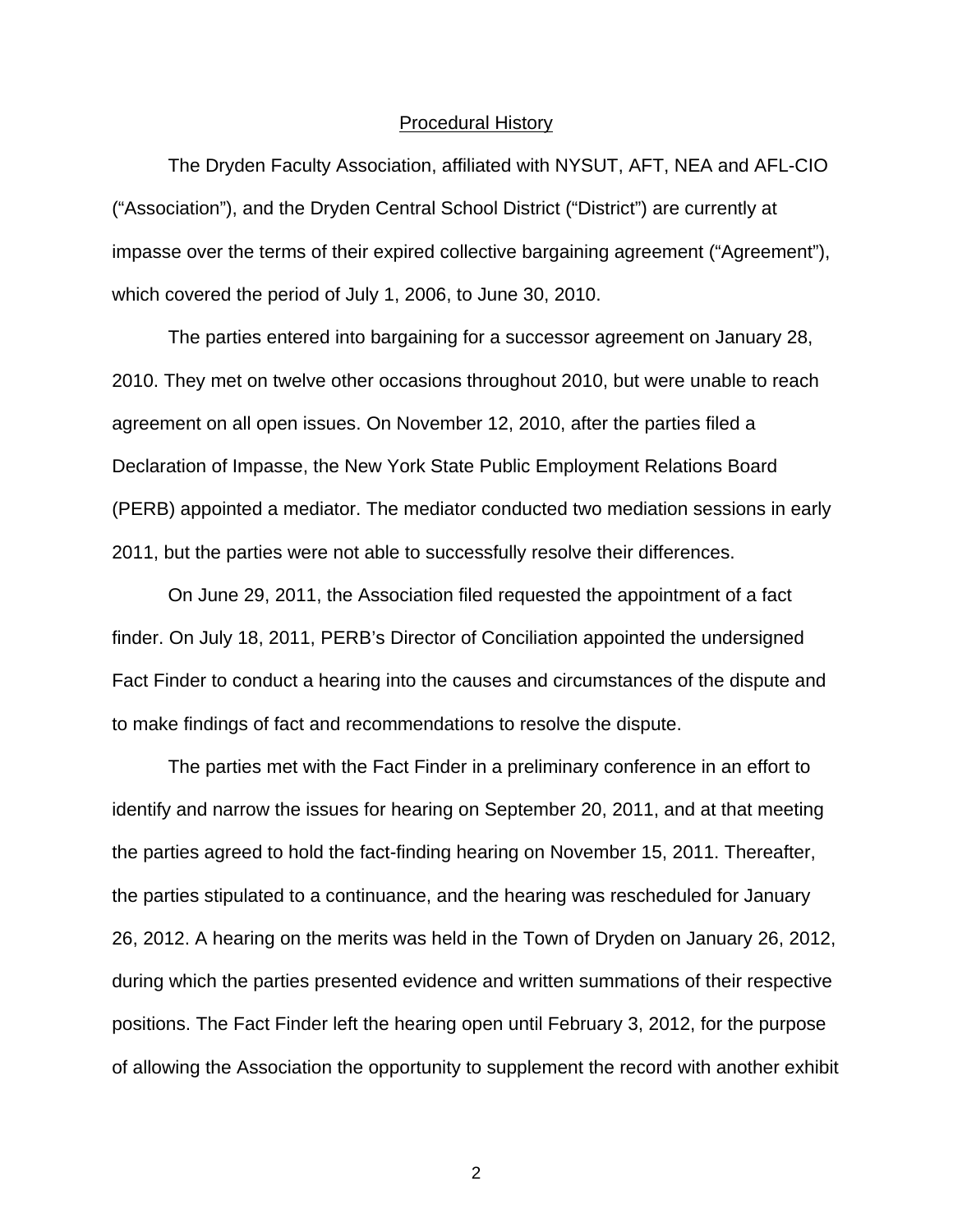proffered at the hearing and marked as Association Attachment U. The Association did not supplement the record, and the hearing was deemed closed. This report is submitted pursuant to Section 209.3(c) of the Public Employees' Fair Employment Act.

### Issues and Positions of the Parties

 At the preliminary conference the parties identified the following ten issues in dispute: (1) wages and salary; (2) health insurance; (3) academic chairpersons – merging of departments; (4) professional opportunities – teaching assistant compensation; (5) co-curricular stipends; (6) mentor program; (7) faculty career severance program; (8) duration of contract; (9) retroactivity; and (10) negotiation snapshot. Prior to the hearing on the merits, the Association withdrew issue ten, the negotiation snapshot issue, leaving the remaining nine issues for fact-finding.

1. Wages and Salary

#### a. District's Position

The District proposed salary increases of 1.8% in the first year of the agreement (FY2010-11) and 1.8% plus .2% in the second year of the agreement (FY2011-12). If there were to be a third year included in a package (FY2012-13), the District proposed a salary increase 1.8% plus .2% for that year. The District computes its proposal as being a total offer of 1.8% in year one, 2.0% in year two, and 2.0% in year three. The District also submits that salary increases and health insurance are coupled financial issues and need to be considered together.

## b. Association's Position

The Association is seeking a 1.8% step increase plus 2% in the first year (FY2010-11); a 1.8% step increase plus 2% in the second year (FY2011-12); and a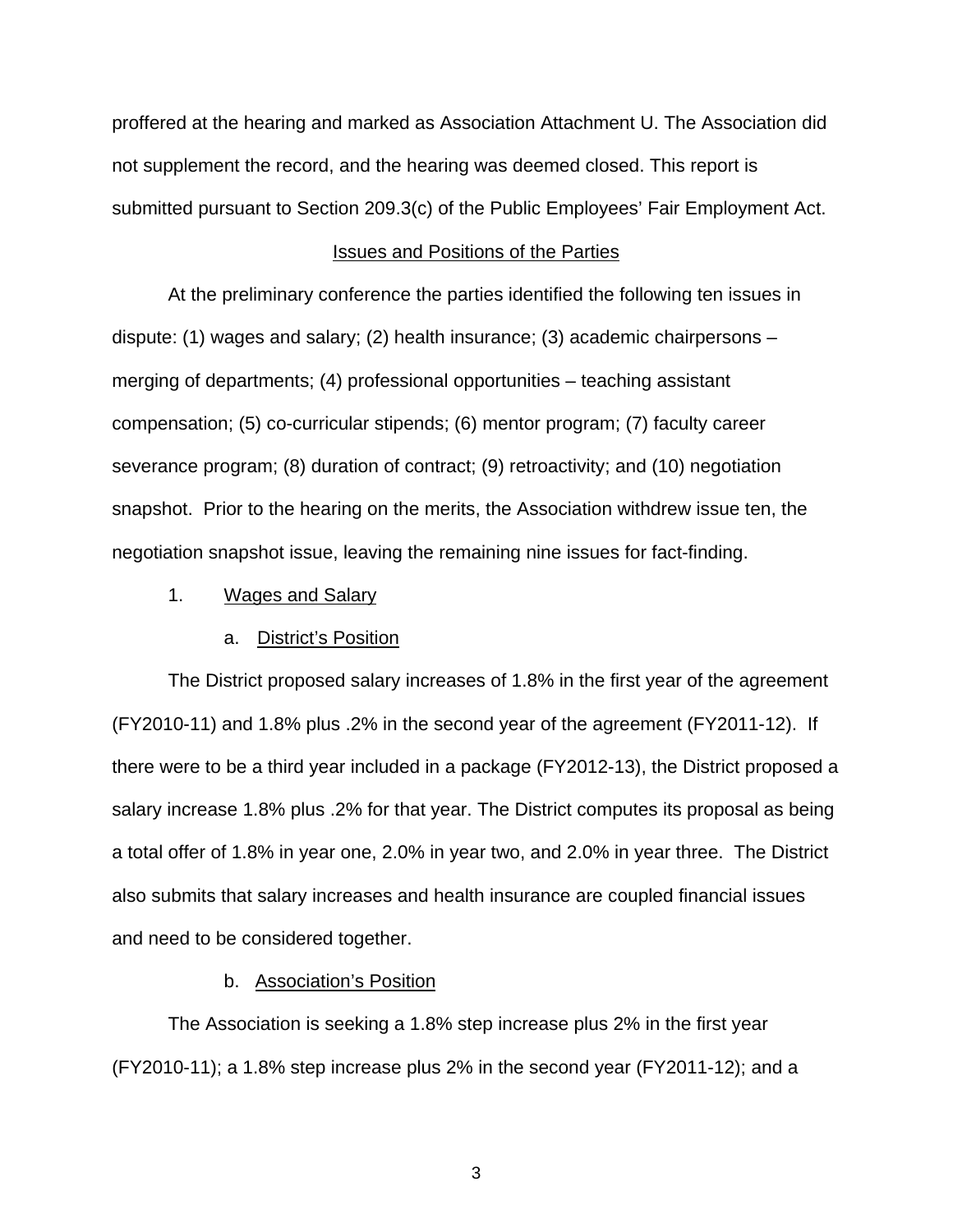1.8% step increase plus 2% in the third year (FY2012-13). The Association is calling for a total increase of 3.8% in year one, 3.8% in year two, and 3.8% in year three.

## 2. Health Insurance (Prescription Co-Pay)

## a. District Position

The District has proposed increasing the prescription co-pay from \$5.00 per prescription for generic drugs and \$10.00 per prescription for brand name drugs to \$10.00 per prescription for generic drugs and \$20.00 per prescription for brand name drugs.

## b. Association Position

The Association has proposed that there should be no change to the co-pay amounts in the Agreement.

## 3. Academic Chairpersons – Merging of Departments

### a. District Position

The District has proposed that departments with fewer than three teachers be merged or combined to eliminate very small departments and situations where an individual in a department of one or two receives a stipend for being department chair. It also submits that the Association had tentatively agreed to this proposal.

### b. Association Position

The Association has proposed that there be no change to the current department structure. It agrees that a tentative agreement had been reached that would permit these mergers in return for an increase in tuition reimbursement rates to teaching assistants, but it withdrew from this tentative agreement after the District eliminated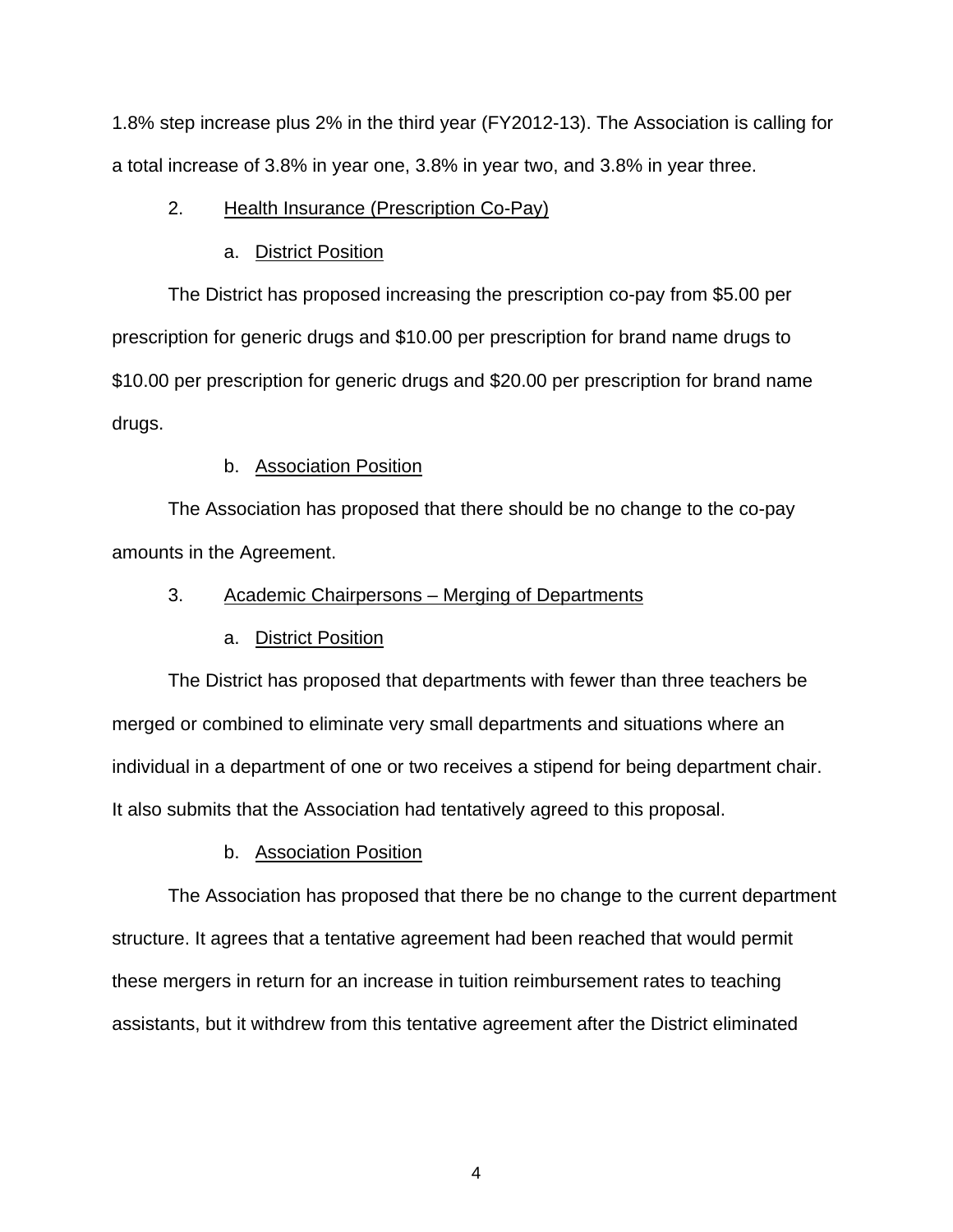most teaching assistant positions and proposed eliminating the three remaining positions.

## 4. Professional Opportunities – Teacher Assistant Compensation

#### a. District Position

The District seeks to maintain the status quo on teacher assistant compensation. Teacher assistants earn five-eighths (5/8) of a starting teacher's salary. As such, the District asserts that teacher assistants are eligible for five-eighths of the amount that a teacher receives for in-service pay.

#### b. Association Position

The Association asks that the District's position on this issue not be recommended because the tuition reimbursement benefit it thought it had obtained for teacher assistants in exchange for agreeing to merge small departments was erased by the loss of teacher assistants.

#### 5. Co-Curricular Stipends

### a. District Position

 The District has proposed removing the link between the base-salary schedule and the points used to calculate compensation for co-curricular and athletic compensation. The current system provides for automatic increases in co-curricular and athletic positions for every year in which there is an increase in the base salary. While the District does not necessarily assert that there should be no raises given to cocurricular advisors or athletic coaches, it does believe that these raises should be negotiated separately from the base salary increase, as part of a total negotiation package.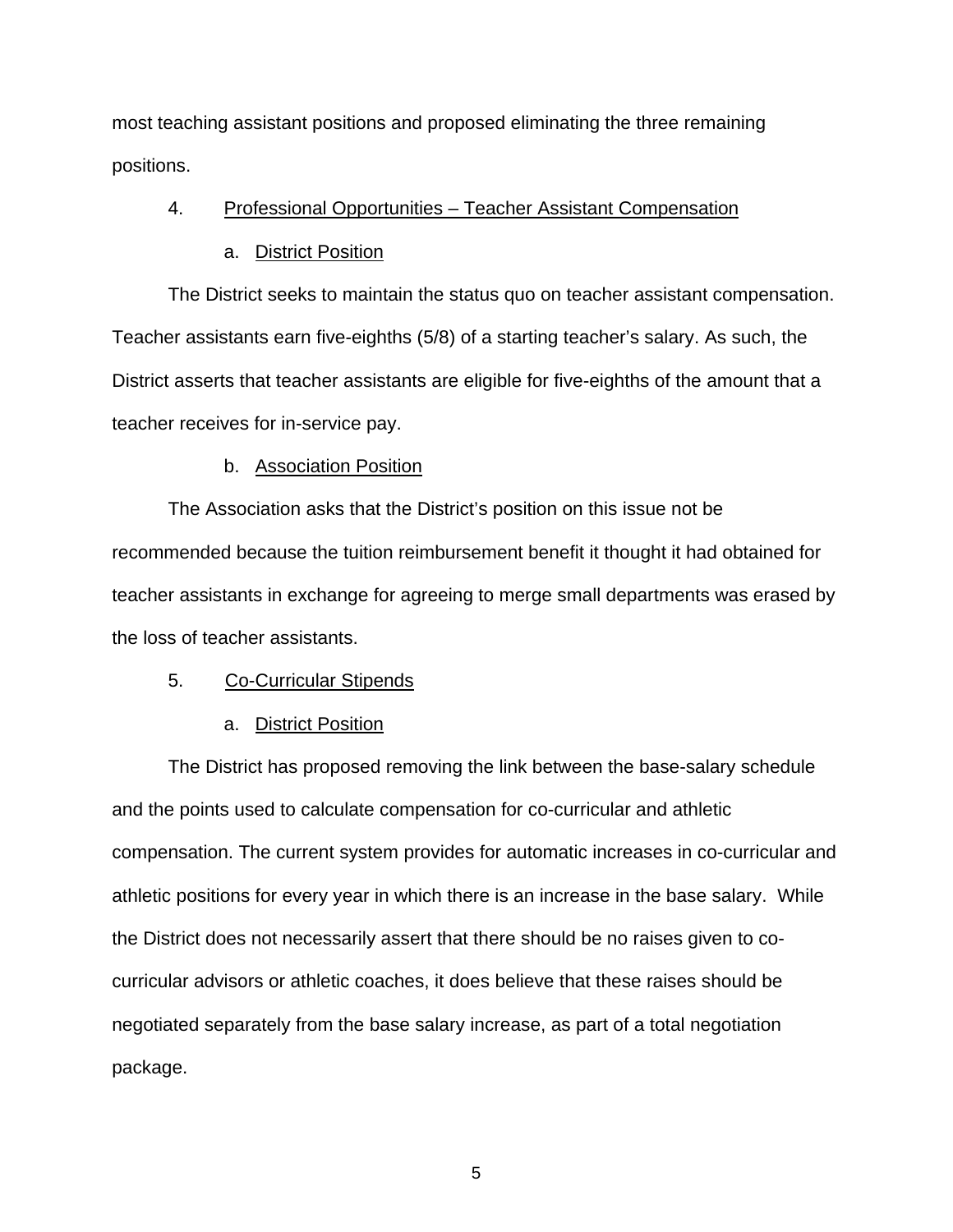### b. Association Position

The Association has proposed that there be no change to the current system of linking the points to base salary for athletic and co-curricular compensation. It has also proposed increases to co-curricular stipends, and a language change applicable to coaches and advisors.

## 6. Mentor Program

#### a. District Position

The District has proposed that the Mentor Program be removed from the collective bargaining agreement. It asserts that the program must be revised on a yearly basis and, as such, out-of-date versions of the Program are included in the collective bargaining agreement. The District contends that it is required to implement the current version of the Program, but is violating the collective bargaining agreement by doing so, as many staff members have pointed out.

### b. Association Position

The Association has proposed keeping the Mentor Program in the Agreement. However, the Association has expressed a willingness to remove the actual Program language from the Agreement if the Program is incorporated by reference in the Agreement and it has the right to approve any changes to the Program.

## 7. Faculty Career Severance Program

### a. Association Position

The Association has introduced a proposal to amend the Faculty Career Service Program to provide an option to those simply eligible to receive NYSTRS benefits (as opposed to the current Program where eligibility hinges on unreduced eligibility) and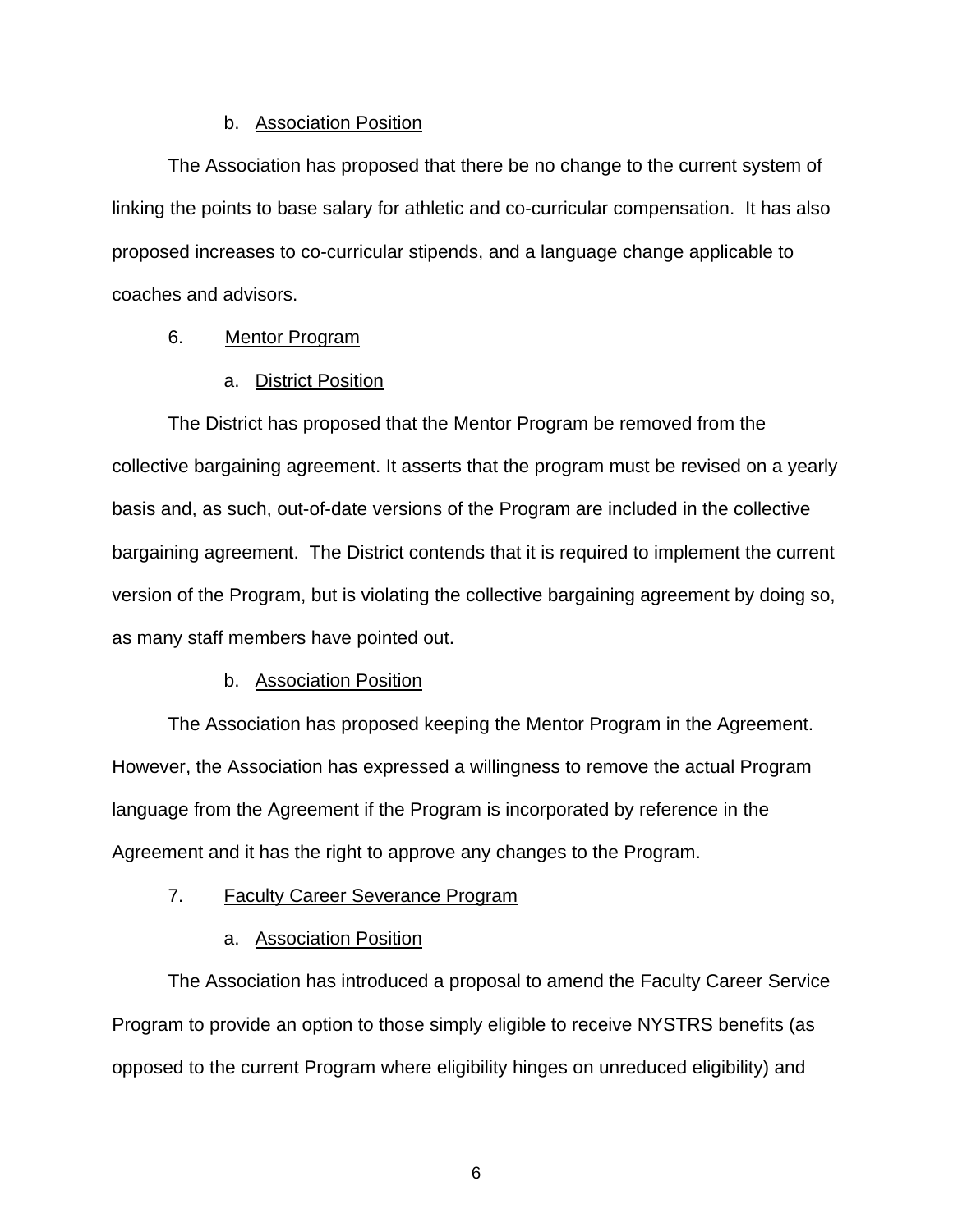another option for those who are not eligible for any NYSTRS benefit to convert unused sick days for a maximum payout of \$5,000. It claims that these options would remedy age-discrimination exposure in the current language, restore eligibility requirements to reflect the original intent of the parties, and provide incentives aimed at encouraging higher-paid bargaining unit members not meeting the current participation requirements to consider retirement.

#### b. District Position

The District proposes maintaining the status quo on the Faculty Career Service Program or removing it from the Agreement. The District made no assertion as to whether the language in the current Agreement is discriminatory, and asserts that it is not convinced that the Association's proposal would not also pose risk for potential discrimination claims. The District also asserts that the Association's proposal leads to significant increased costs to the District.

### 8. Duration of the Agreement

#### a. District Position

The District favors a two-year agreement that would provide for a stable and productive relationship between the parties. The District would also consider a longer agreement of perhaps three years in duration because the first year of the successor agreement is already behind the parties.

#### b. Association Position

The Association seeks an agreement at least three years in duration.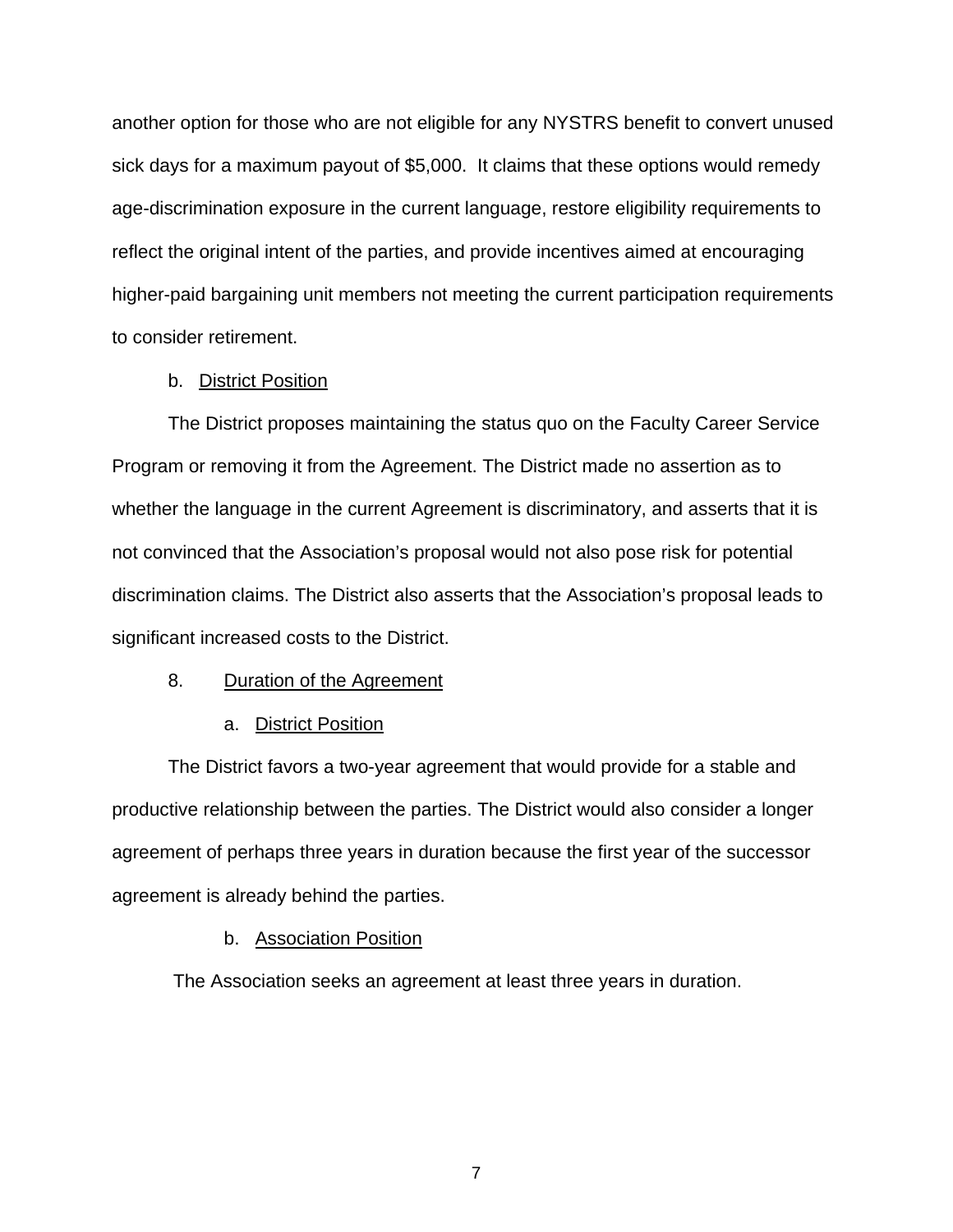## 9. Retroactivity

## a. District Position

The District is not necessarily opposed to retroactivity; however, the agreement to make the negotiated settlement retroactive would depend on the total package agreed to between the parties. Additionally, the District asserts that the Association would have to agree to the District's proposed increases in prescription co-payments in order to consider any amount of retroactivity.

#### b. Association Position

The Association has proposed that salary increases be paid retroactively to the beginning of FY2010-11.

## Findings of Fact

1. The Dryden Central School District is quite large in geographic area, covering nearly 100 square miles of rural countryside. It has four schools. Freeville (100 students) and Cassavant (100 students) are small K-3 schools. The Dryden Elementary School is in the Village of Dryden (620 students) and the Dryden Junior-Senior High School is just outside the Village of Dryden with nearly 900 students. Each school has its own campus setting (District Brief, p. 10).

 2. Over 35 percent of the District's student population is eligible for free lunch, and another 10 percent is eligible for reduced-priced lunch. The District's combined wealth ratio is .556. The state average wealth ration is 1.0 (District Brief, pp. 21-23).

3. Under the Agreement, unit employees receive a step increase each year, costing the District approximately 1.8% of salary per year. These step increases are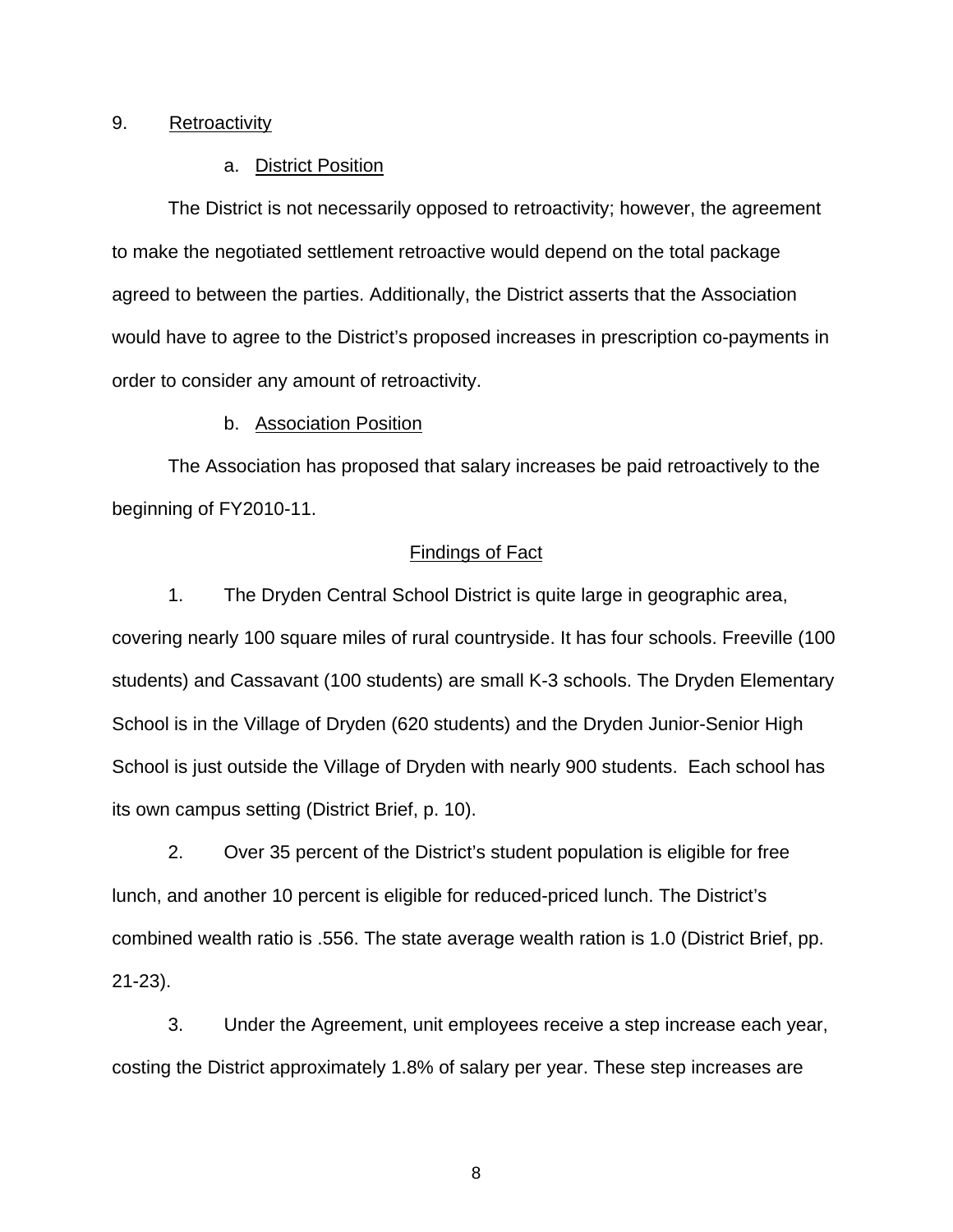part of the status quo and continue in effect even after the expiration of the Agreement. As such, they already have been awarded for FY2010-11 and FY2011-12 (Association Brief, p. 8).

4. Each one percent increase in base salary for unit members costs the District approximately \$90,000 per year (District Brief, p. 20). The additional amounts in salary increases sought by the Association (2% in the first year, and 1.8% in the second and third years) if paid retroactively would cost the District about \$180,000 in the first year, \$162,000 in the third year, and \$162,000 in the third year. Compounded, these increases would cost the District \$180,000 in the first year, \$342,000 in the second year, and \$504,000 in the third year.

 5. Local school districts vary widely in co-pay amounts in their prescription drug plans. For example, Ithaca has the same co-pay as in the District's current plan, Newfield has a three-tier plan with features that are both favorable and unfavorable to the District's current plan (three tier – \$0 generic, \$10 preferred, \$25 non-preferred), and Groton has a less favorable plan (three-tier – \$5, \$15, \$30) (Association Attachment AA).

 6. The Governor's proposed budget for 2012-13 provides an aid increase to Dryden of \$351,320.00 over the 2011-12 state aid amounts. This difference is equal to a 2.24 percent increase in state aid. In 2011-12, the District received \$767,603.00 in Education Jobs Fund money, which it will not receive this year. As such, even with the Governor's proposed aid increase to Dryden of \$351,320.00, in 2012-13 Dryden Central School District will be functioning with \$416,283.00 less than in 2011-12, due to the loss in Education Jobs Fund money (District Brief, pp. 26-27).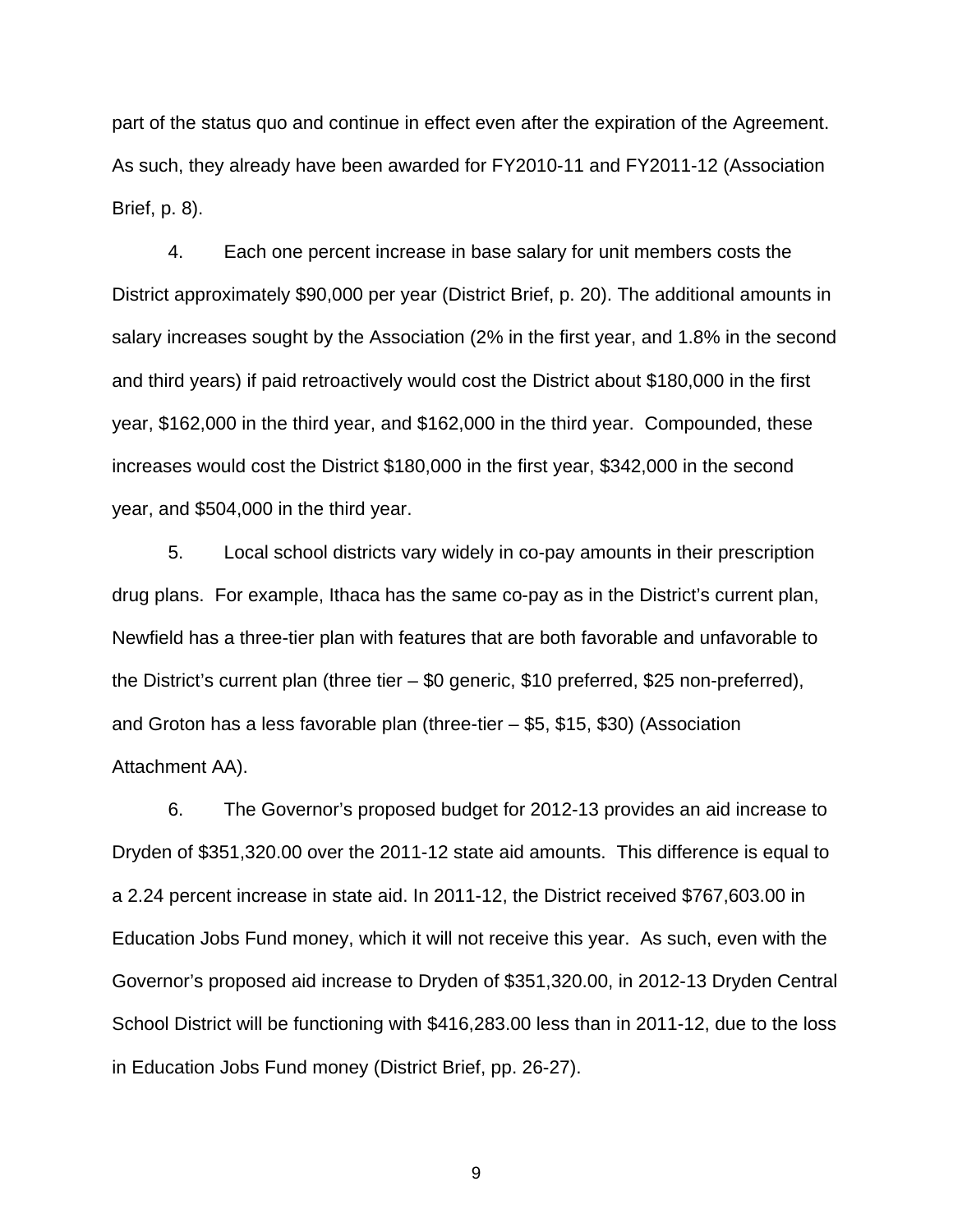7. Over the last several years, the total tax levy has increased, while the rate

of taxation per \$1,000 of assessed property valuation has fluctuated.

| <b>Fiscal Year</b> | <b>Total Tax Levy</b> | Percent Increase | School Tax Rate on \$1000<br><b>Value True Rate</b> |
|--------------------|-----------------------|------------------|-----------------------------------------------------|
| 2002-03            | \$9,244,199           |                  | \$22.30                                             |
| 2003-04            | \$9,847,804           | 6.53%            | \$21.82                                             |
|                    |                       |                  |                                                     |
| 2004-05            | \$10,817,651          | 9.85%            | \$22.12                                             |
| 2005-06            | \$11,788,534          | 8.97%            | \$22.74                                             |
| 2006-07            | \$12,927,158          | 9.66%            | \$24.19                                             |
| 2007-08            | \$13,426,502          | 3.86%            | \$24.50                                             |
| 2008-09            | \$13,505,589          | 0.59%            | \$20.43                                             |
| 2009-10            | \$13,720,301          | 1.59%            | \$20.27                                             |
| 2010-11            | \$14,511,714          | 5.77%            | \$20.98                                             |
| 2011-12            | \$15,309,858          | 5.50%            | \$22.19                                             |

Tax Levy and Tax Rate Comparison

(District Brief, p. 24).

8. In the last several years, District residents have voted to support the

District budget.

| Dryden Central School District - Budget Voting Results |                                  |                                      |  |
|--------------------------------------------------------|----------------------------------|--------------------------------------|--|
| <b>Voting Years</b>                                    | <b>Votes For Budget Proposal</b> | <b>Votes Against Budget Proposal</b> |  |
| 2006-2007                                              | 708                              | 676                                  |  |
| 2007-2008                                              | 670                              | 364                                  |  |
| 2008-2009                                              | 708                              | 339                                  |  |
| 2009-2010                                              | 713                              | 385                                  |  |
| 2010-2011                                              | 772                              | 410                                  |  |
| 2011-2012                                              | 584                              | 356                                  |  |

(Association Brief, p. 7).

 9. The District began FY2008-09 with an unrestricted fund balance of \$1,552,234, which grew to \$3,454,534 by the end of FY2010-11. During that period of time, the District reduced staff in light of decreasing student enrollment (Association Attachment J, Table 1C).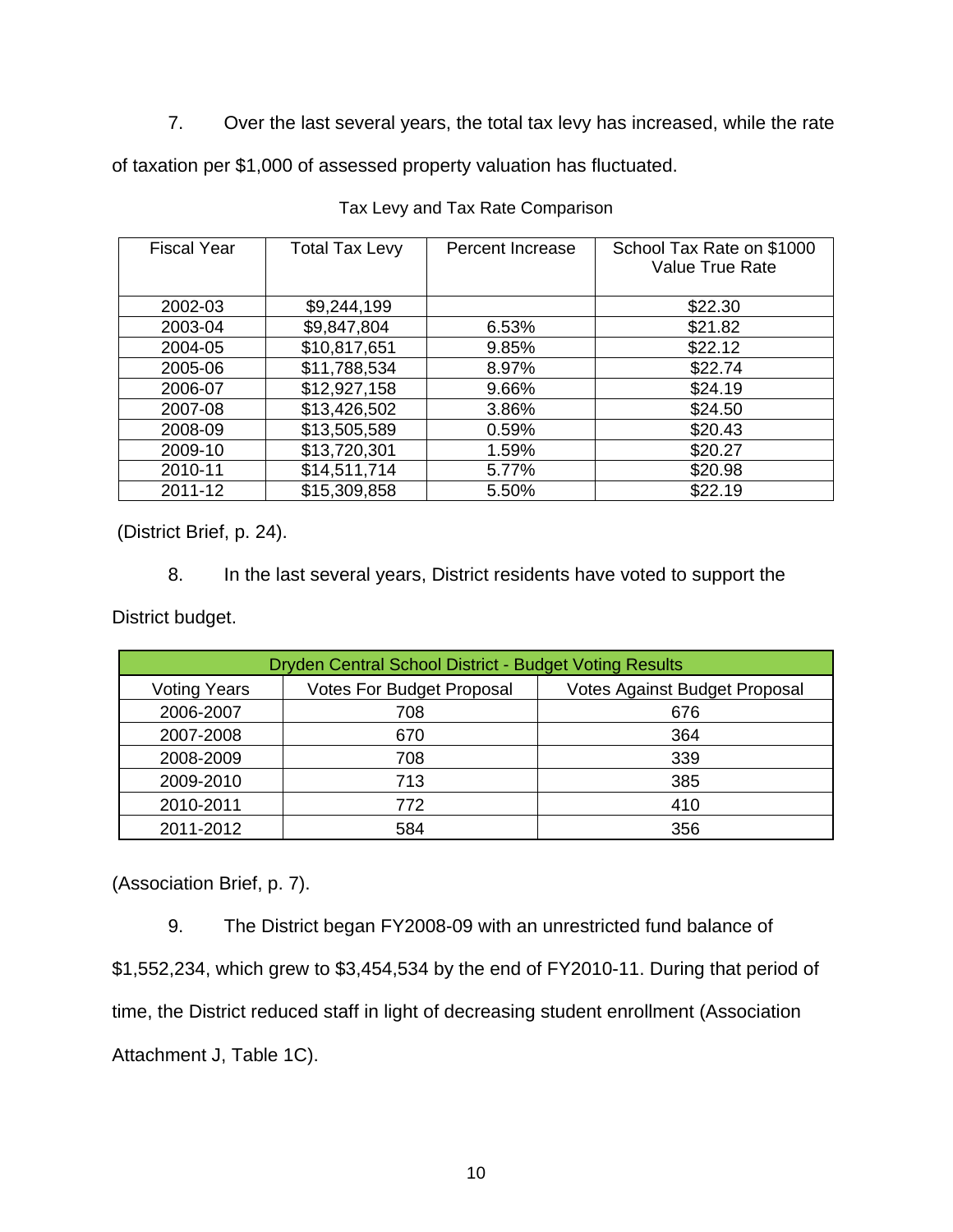10. Among school districts in Tompkins County in FY2009-10, District teachers earn less than average, except at the 75<sup>th</sup> percentile. Specifically, District teachers are less than \$200 below average at the  $5<sup>th</sup>$  percentile, about \$1,200 below average at the  $25<sup>th</sup>$  percentile, almost \$1,800 hundred below average at the  $50<sup>th</sup>$ percentile, about \$1,800 above average at the  $75<sup>th</sup>$  percentile, and about \$400 below average at the  $95<sup>th</sup>$  percentile (District Exhibit 13).

 11. Among fulltime classroom teachers in 23 comparable school districts in Broome County, Tioga County and Tompkins County at the  $5<sup>th</sup>$ ,  $25<sup>th</sup>$ ,  $50<sup>th</sup>$ ,  $75<sup>th</sup>$  and  $95<sup>th</sup>$ percentiles for FY2009-10, 14 out of 19 districts pay their teachers more than District teachers at the  $5<sup>th</sup>$  percentile; 16 out of 20 districts pay their teachers more than District teachers at the  $25<sup>th</sup>$  percentile; 9 out of 22 districts pay their teachers more than District teachers at the  $50<sup>th</sup>$  percentile; 9 out of 20 districts pay their teachers more than District teachers at the 75<sup>th</sup> percentile; and 15 out of 19 districts pay their teachers more than District teachers at the 95<sup>th</sup> percentile (District Exhibit 13).

 12. Among 22 comparable school districts in Tompkins, Tioga, Broome, Schuyler, Onondaga, Cayuga, Cortland, Madison and Seneca counties in FY2010-11, 19 out of 21 districts pay their teachers more than District teachers at the  $5<sup>th</sup>$  percentile; 20 out of 21 districts pay their teachers more than District teachers at the  $25<sup>th</sup>$ percentile; 18 out of 21 districts pay their teachers more than District teachers at the 50<sup>th</sup> percentile; 15 out of 21 districts pay their teachers more than District teachers at the  $75<sup>th</sup>$  percentile; and 19 out of 21 districts pay their teachers more than District teachers at the  $95<sup>th</sup>$  percentile (Association Brief, p.12)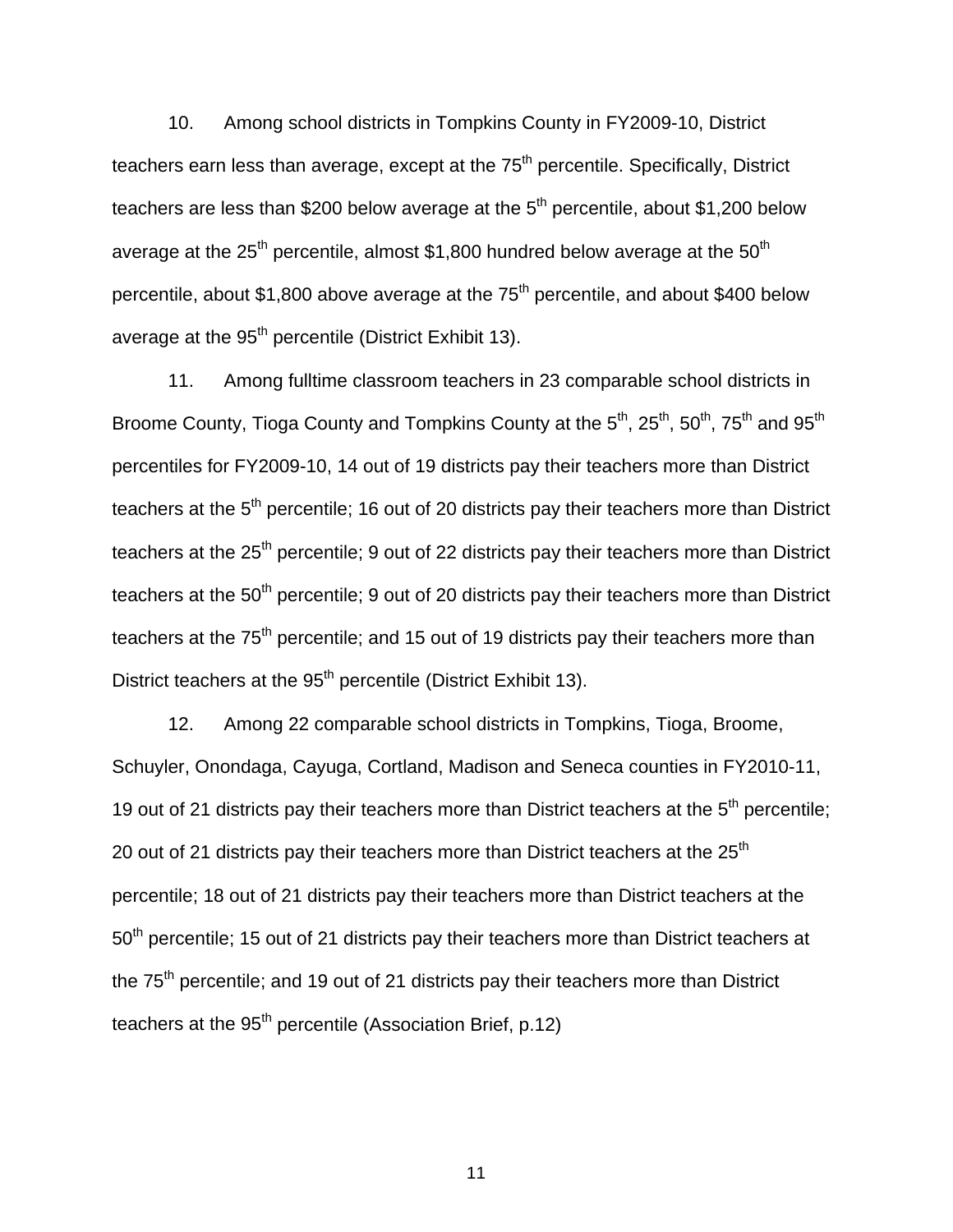13. When median teacher salaries are compared to 50 districts above Dryden and 50 below along several variables, District teacher salaries ranked in the bottom 83rd percentile based on enrollment; the bottom 58<sup>th</sup> percentile based on property value per pupil; the bottom  $76<sup>th</sup>$  percentile based on income per pupil; the bottom  $73<sup>rd</sup>$  percentile based on income per student; the bottom  $71<sup>st</sup>$  percentile based on tax rate; and the bottom 63<sup>rd</sup> percentile based on spending per pupil (Association Attachment X).

### Report and Recommendations for Settlement

 Both parties in these negotiations had ambitious goals and opened numerous articles. They are also represented by talented and experienced professionals, and it is apparent from the parties' well-crafted briefs and oral presentations that they feel strongly about the disputed issues. But now, over two years since the commencement of bargaining over a successor agreement, the time has come for the parties to take stock of what can reasonably be gained in bargaining and the costs of continuing to prolong this dispute.

 Parties at the fact-finding stage of the impasse procedure have often staked out intractable positions. Nevertheless, sooner or later the parties begin to view their respective positions a bit differently, and when they do, there is a foundation upon which agreement can be reached. The process of beginning to view bargaining positions differently is more likely to come from re-evaluating the importance of maintaining productive relationships rather than learning new information. The parties to this dispute no doubt learned very little new information, if any, from each other at the hearing. They have heard it all before – but the role of a fact finder is to provide an objective view of the causes of a dispute and recommend a course of action that will lead to agreement.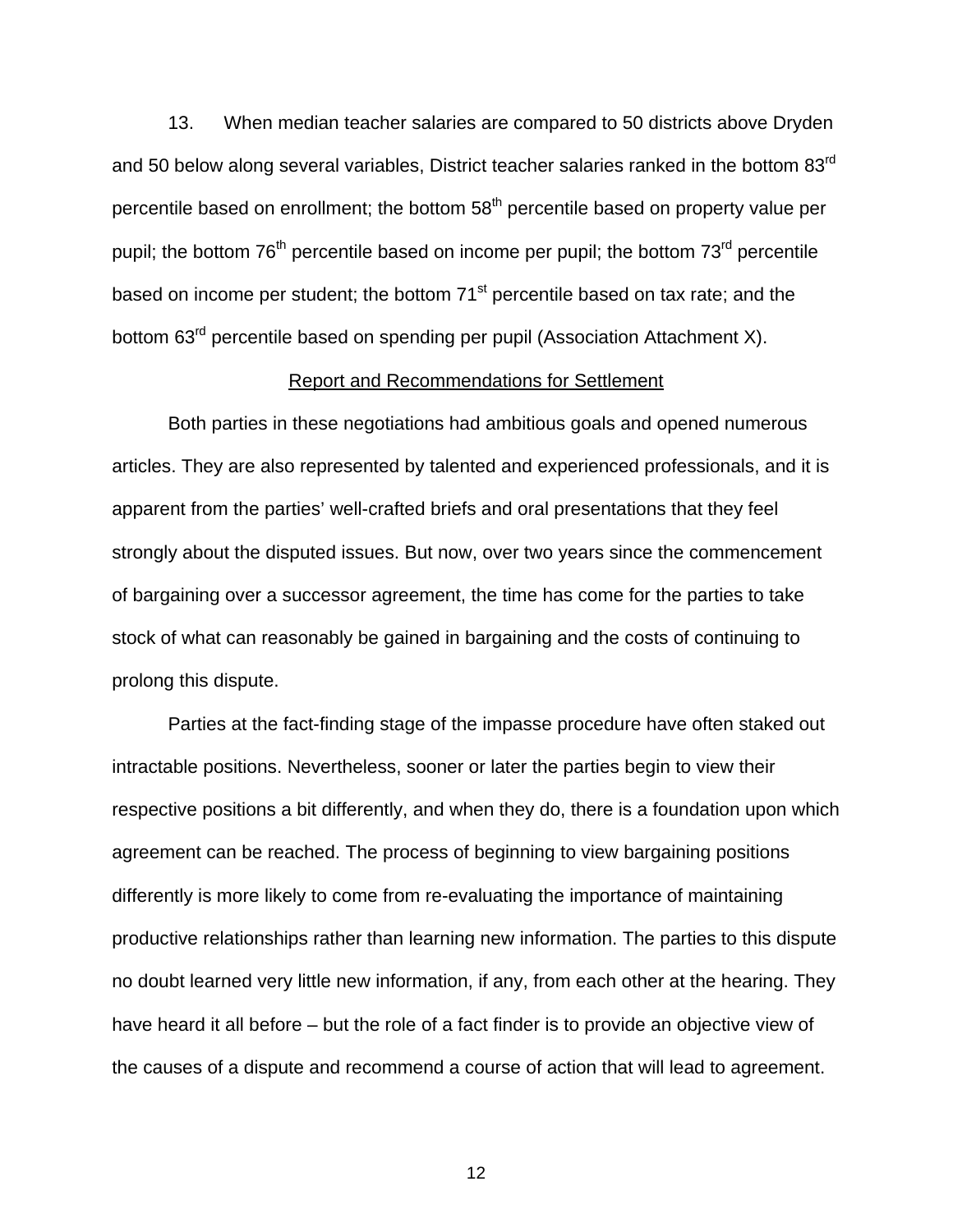One thing that can be said about these negotiations is that both sides cannot get all they want. The only way to get this relationship back on track and get a new agreement is to make some reasonable compromises. This need to compromise does not mean that important principles need to be abandoned, but solutions that are fair and reasonable should be adopted. The Fact-Finder's recommendations below attempt to find fair and reasonable solutions to the issues presented, taking into consideration the evidence presented and statutory guidance from the Taylor Law.

 The Taylor Law does not require fact finders to take into account specific factors when making recommendations. However, the statutory criteria employed in compulsory interest arbitration provide useful guidance. Those factors, which will be considered where relevant here, include:

- a. comparison of the wages, hours and conditions of employment of the employees involved in the arbitration proceeding with the wages, hours, and conditions of employment of other employees performing similar services or requiring similar skills under similar working conditions and with other employees generally in public and private employment in comparable communities.
- b. the interests and welfare of the public and the financial ability of the public employer to pay;
- c. comparison of peculiarities in regard to other trades or professions, including specifically, (1) hazards of employment; (2) physical qualifications; (3) educational qualifications; (4) mental qualifications; (5) job training and skills;
- d. the terms of collective agreements negotiated between the parties in the past providing for compensation and fringe benefits, including, but not limited to, the provisions for salary, insurance and retirement benefits, medical and hospitalization benefits, paid time off and job security.
	- 1. Wages and Salary

There was general agreement between the parties that salary was the most

significant issue in dispute and that if the parties could reach agreement on this issue,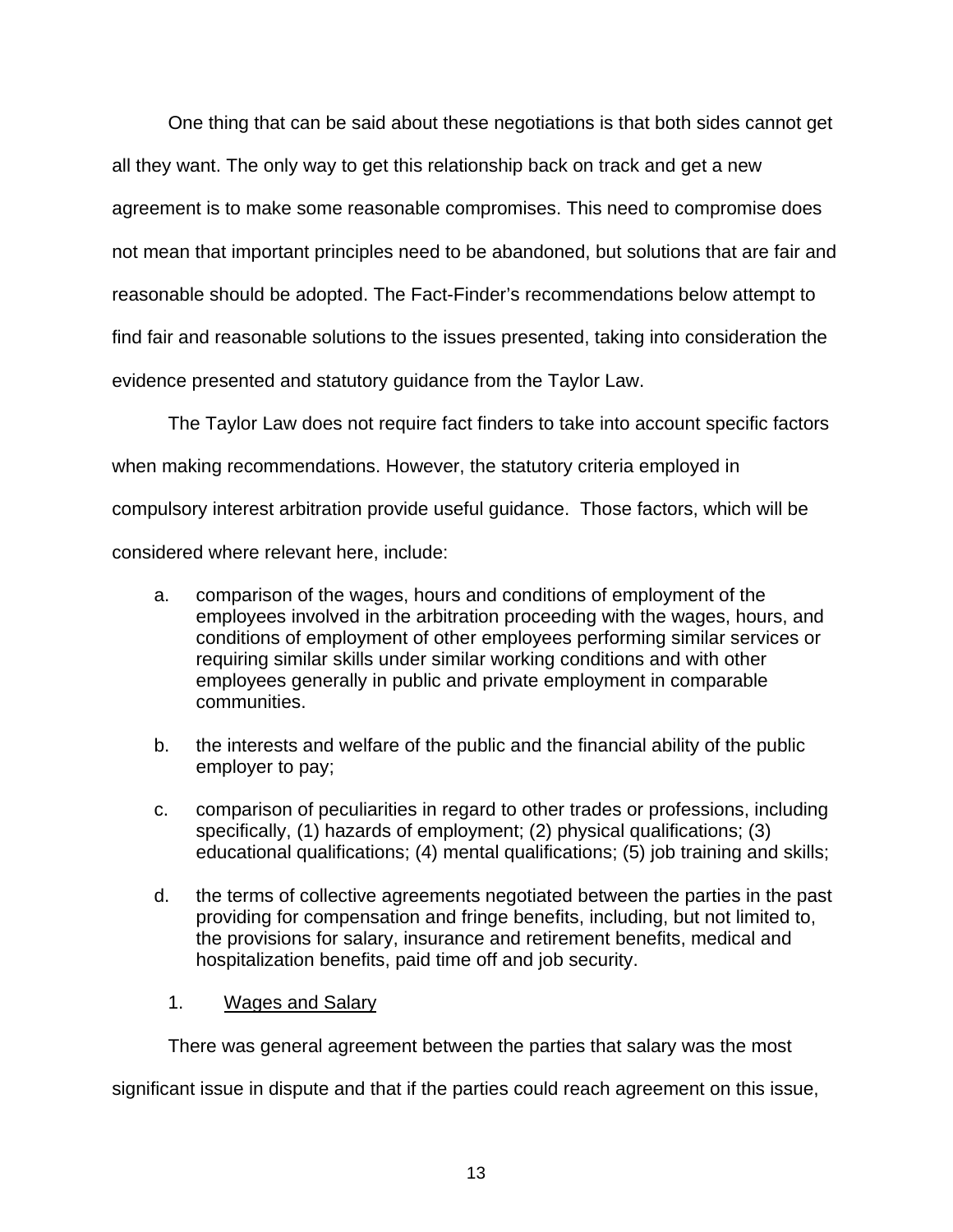there was a strong likelihood they would reach agreement on the other issues. That stated, the parties remain relatively far apart in their proposals and offer starkly different views and rationales for their respective positions. The Association is seeking step increases of 1.8% and additional 2% increases to the base for each of three years covered by a successor agreement. The District has offered the 1.8% step in the first year, and the 1.8% step and an additional .2% increase to the base in the second year and possibly the third year.

 There are a number of statutory factors that apply to this issue, the most significant involving the employer's financial ability to pay; salary comparisons with employees in similar positions and other employees generally in comparable communities; and the interests and welfare of the public.

#### a. Ability to Pay

 All the above-mentioned factors are significant to the salary issue, but an employer's financial ability to pay is critical because salary increases must be adequately funded. The District has two principal inability-to-pay arguments. First, it contends that even with a projected increase in State aid for next year, it will receive less government aid due to the loss of federal money. Specifically, the District submits that even with State aid projected to increase to the District by \$351,320 for next year, it will be functioning with \$416,283 less than in 2011-12, because next year it will lose \$767,603 in Education Jobs Fund money it received this year.

Second, the District submits that a combination of State aid cuts in prior years, the newly enacted property tax cap, rising health care costs, and rising retirement benefit costs will make it more difficult to operate school districts. The District contends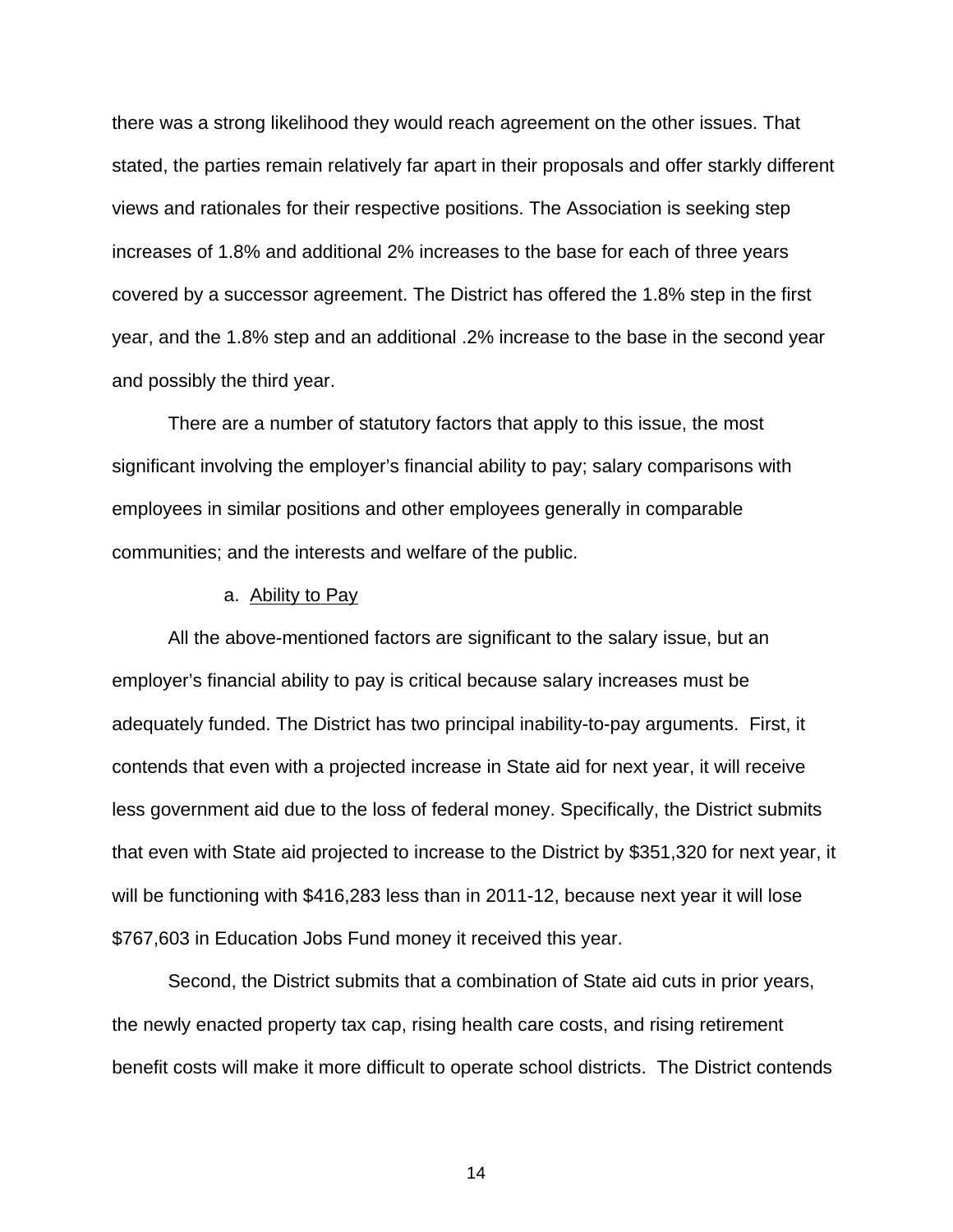that under these circumstances, many districts have and will have to continue to rely on their reserves to make it though these difficult economic times. As these factors apply to the District itself, it put in evidence a long-range plan, completed in January 2010, showing that as soon as 2015, it could be facing bankruptcy, assuming a 4 percent levy with gap elimination adjustment and 2 percent increases on salaries.

 The Association contends that the District's unrestricted fund balance over the last three years establish that the District has the ability to pay the wage increases the Association seeks. Budget analysis conducted by the Association show that the District began FY2008-09 with an unrestricted fund balance of \$1,552,234, which grew to \$3,454,534 by the end of FY2010-11. The Association also notes that there has been a reduction in staffing in light of decreasing enrollment and that it expects the District will end this year with a significant operating surplus. Further, the Association notes that it expects a significant operating surplus this year even though step increases, amounting to 1.8% of the 3.8% total sought by the Association, were paid in FY20010-11 and are again being paid this year.

 Although the near collapse of the housing market nationwide did not hit this area as hard as many others, the resulting calamity in the financial markets sent shock waves throughout our economy that may take years to overcome. Therefore, it is understandable that the District would approach financial decisions cautiously. That stated, it is clear that the District has some ability to pay salary increases to unit members. It is already paying step increases amounting to about 1.8%. The District has also proposed increases of .2% for the second year of a new agreement, and possibly another .2% for the third year. So the issue becomes whether the District has the ability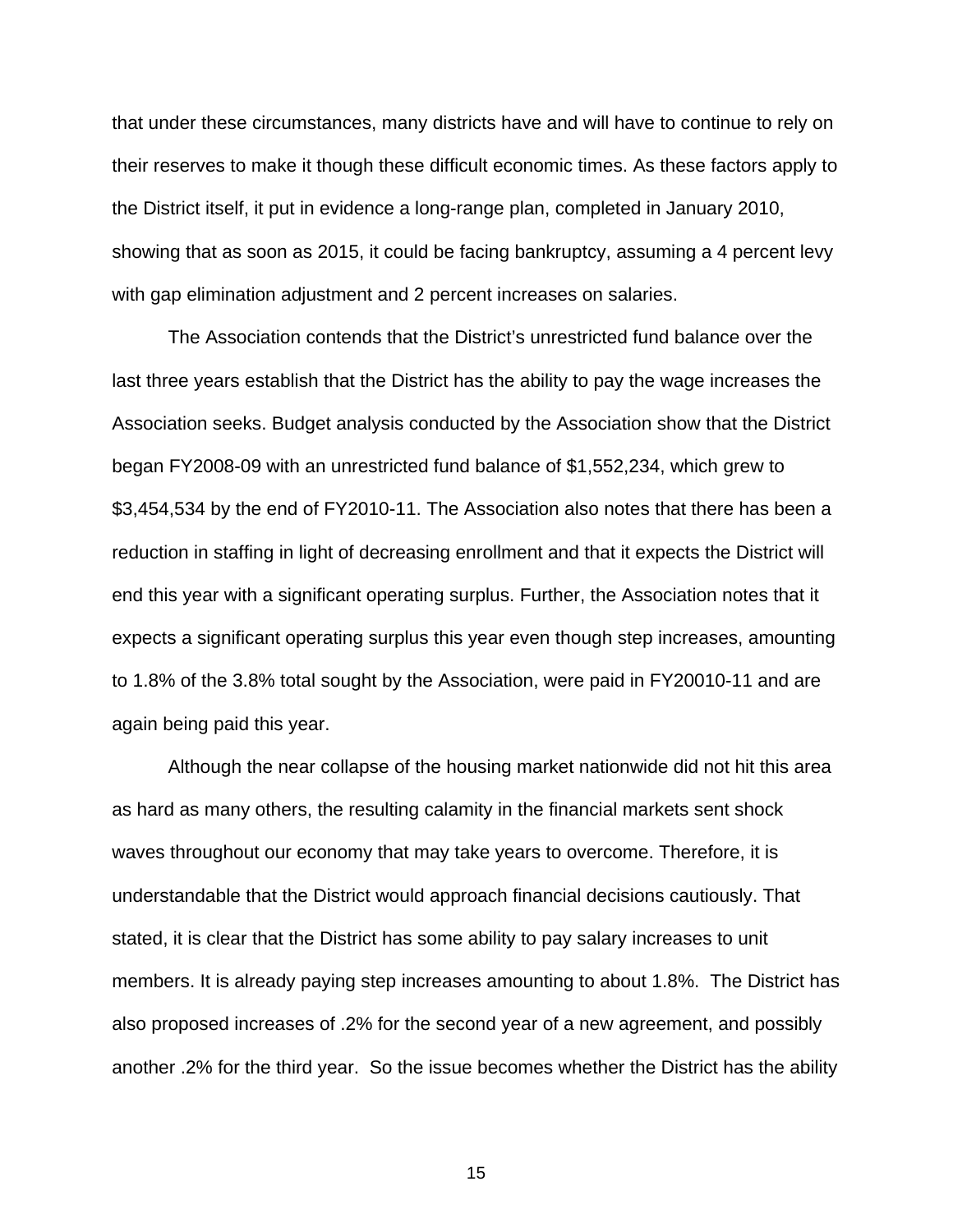to pay the additional amounts sought by the Association  $-2\%$  in the first year, and 1.8% in the second and third years. Inasmuch as a 1% salary increase costs the District about \$90,000 per year, these additional amounts over what the District has already offered, assuming that they would be paid retroactively, would cost the District about \$180,000 in the first year, \$162,000 in the third year, and \$162,000 in the third year. Of course, these amounts would compound, so, for example, the cost to the District for the amounts the Association seeks over what the District has offered would be about \$180,000 in the first year, \$342,000 in the second year, and \$504,000 in the third year.

 Based on the evidence presented, it is apparent that the unrestricted fund balance has grown over the last three years and the long-range projections made by the District two years ago appear to have been overly pessimistic. Taking into consideration the overall tendencies of the District to be cautious about its finances and the Association to take an optimistic of what is likely to happen; the Fact Finder is persuaded that there is money available to pay some of the increases sought by the Association over what the District has offered. However, other factors discussed below should also be considered.

## b. Salary Comparisons

 Salary comparisons with employees in similar positions and other employees generally in comparable communities is another such factor, and one of particular importance to the Association. From the Association's perspective, the District deviated from a mutually accepted approach used in prior years to try to keep salaries for District teachers in the "middle of the pack" among their counterparts in the Tompkins Seneca Tioga BOCES ("TST BOCES"). The District contends that District teacher salaries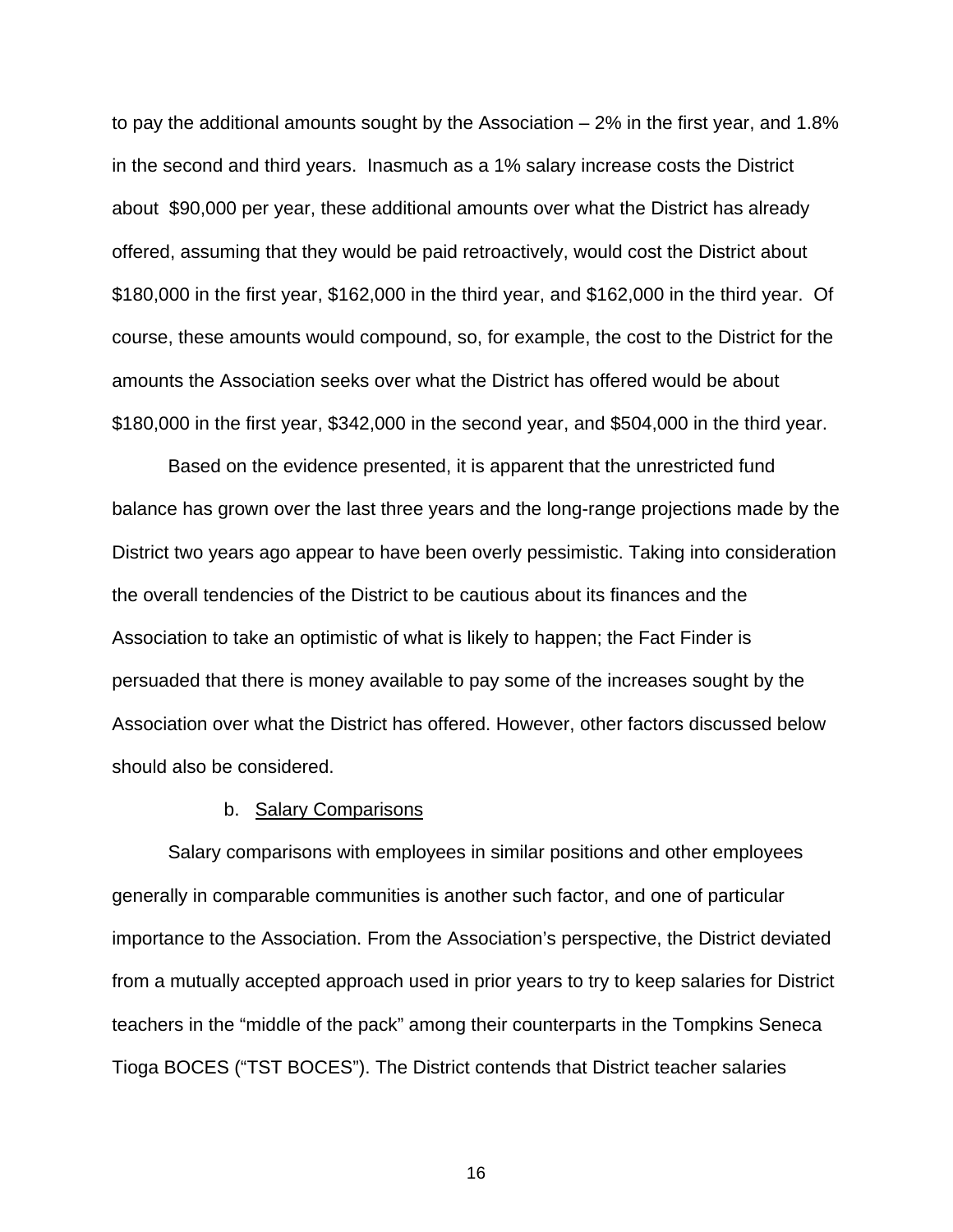compare favorably with other local and regional districts, and offers several other reasons why it cannot support the Association's requested increases. The parties presented several comparisons in support of their respective positions.

 The District relies on a Cayuga-Onondaga BOCES teacher salary survey, which compares the salaries paid to teachers in the TST BOCES schools at intervals of every five years up to twenty-five years. The District notes that the 2009-2010 survey reveals that although Dryden's entry-level salaries are slightly below the overall average listed for TST BOCES component schools, the District quickly catches up to and surpasses the average by the time a teacher reaches ten years in the District with a master's degree. The District further notes that by the time a teacher in Dryden Central School District reaches twenty-five years in the District with a master's degree, only George Jr. Republic teachers and TST BOCES teachers are earning more.

 The District also relies on so-called "BEDS" data, which lines up all teachers in a district with the teacher earning the least at the first percentile and the teacher who earns the most at the hundredth percentile. According to the District, this data show that as far as compared to all Tompkins County school districts, the District is above the average in the  $50<sup>th</sup>$  and  $75<sup>th</sup>$  percentiles, is less than \$400 below the average in the 95<sup>th</sup> percentile, and is less than \$200 below the average in the  $5<sup>th</sup>$  percentile. According to the District, this information supports the conclusion that District teachers are paid competitively and compare at the average or favorably in terms of salary.

 In support of its proposal, the Association referred to comparison data reported to the New York State Education Department. The Association explained that the districts included in the comparison were chosen for one of the following characteristics: (1)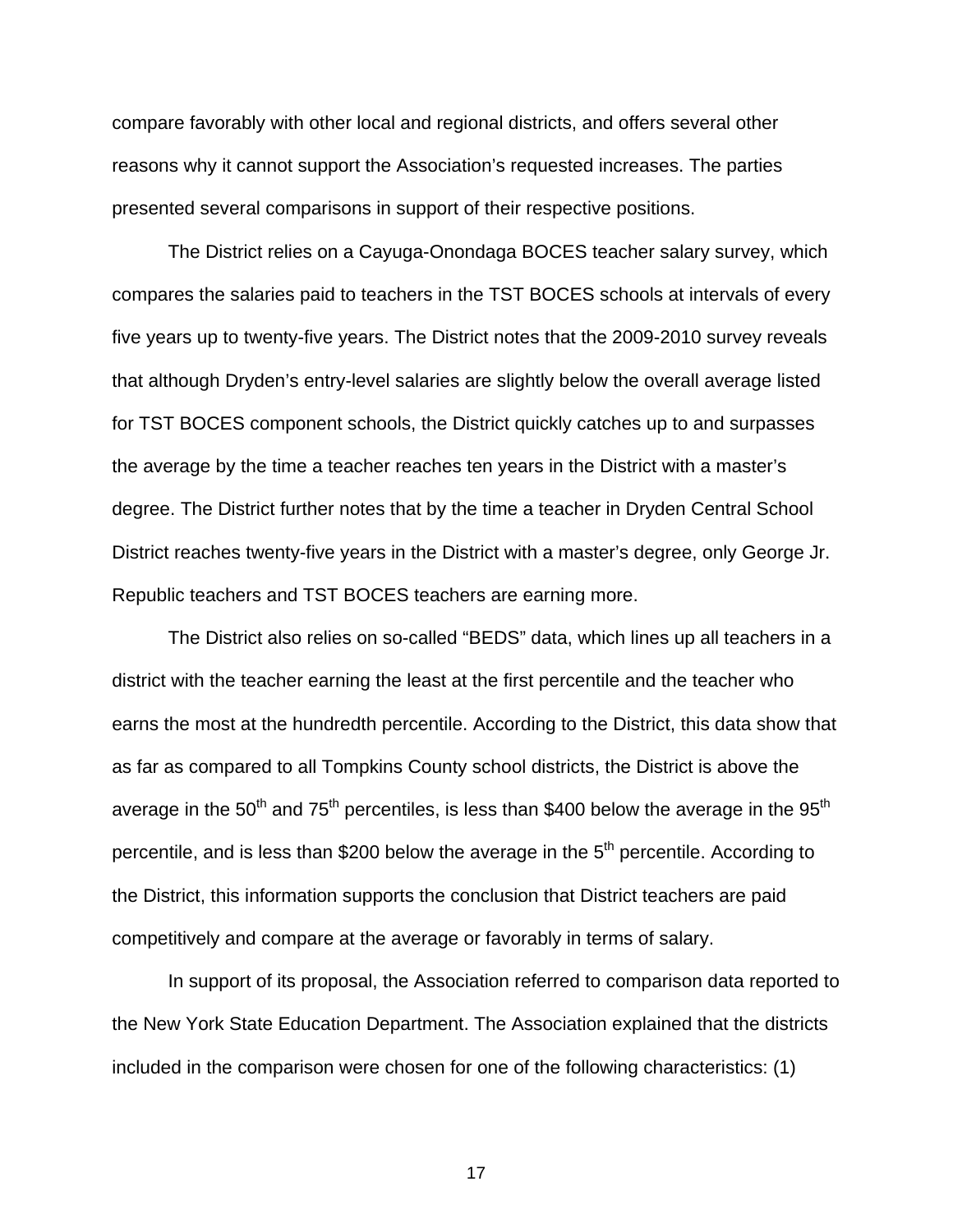proximity to the Dryden Central School District; (2) similarity of size; (3) membership in the same athletic conference; or (4) participation in the same BOCES. Based on these data, the Association concluded that, with a few minor exceptions, District teachers earn significantly less than their colleagues when along each salary percentile.

 The Association also put a "50/50" comparison in evidence, which compare 2009-2010 median salaries in the fifty districts immediately above and the fifty districts immediately below Dryden in (1) enrollment; (2) property value per pupil; (3) income per pupil; (4) income per return; (5) estimated full value tax rate; and (6) estimated total general fund expenditures per pupil. Based on these data, the Association concluded that the median salary for District teachers ranks in the bottom half in all six factors measured

 It is often difficult to draw conclusions based on salary comparisons. In this matter, the Association seeks to be in the "middle of the pack," but there is no apparent agreement between the parties on which other districts are comparable. There are also issues associated with differences in how salaries from individual districts are calculated in these comparisons (e.g., percentile ranking, median salaries, and step placement) and treatment of districts that are operating without a current labor agreement. Keeping these issues in mind, the Fact Finder has carefully considered the comparative evidence presented by the parties.

 District Exhibits 11 and 12 are not particularly instructive because of the small number of comparators and incomplete data. District Exhibit 11, a teacher wage survey of selected districts within Tompkins, Seneca and Tioga counties for FY2010-11, only has data from four districts. District Exhibit 12, a teacher wage survey of selected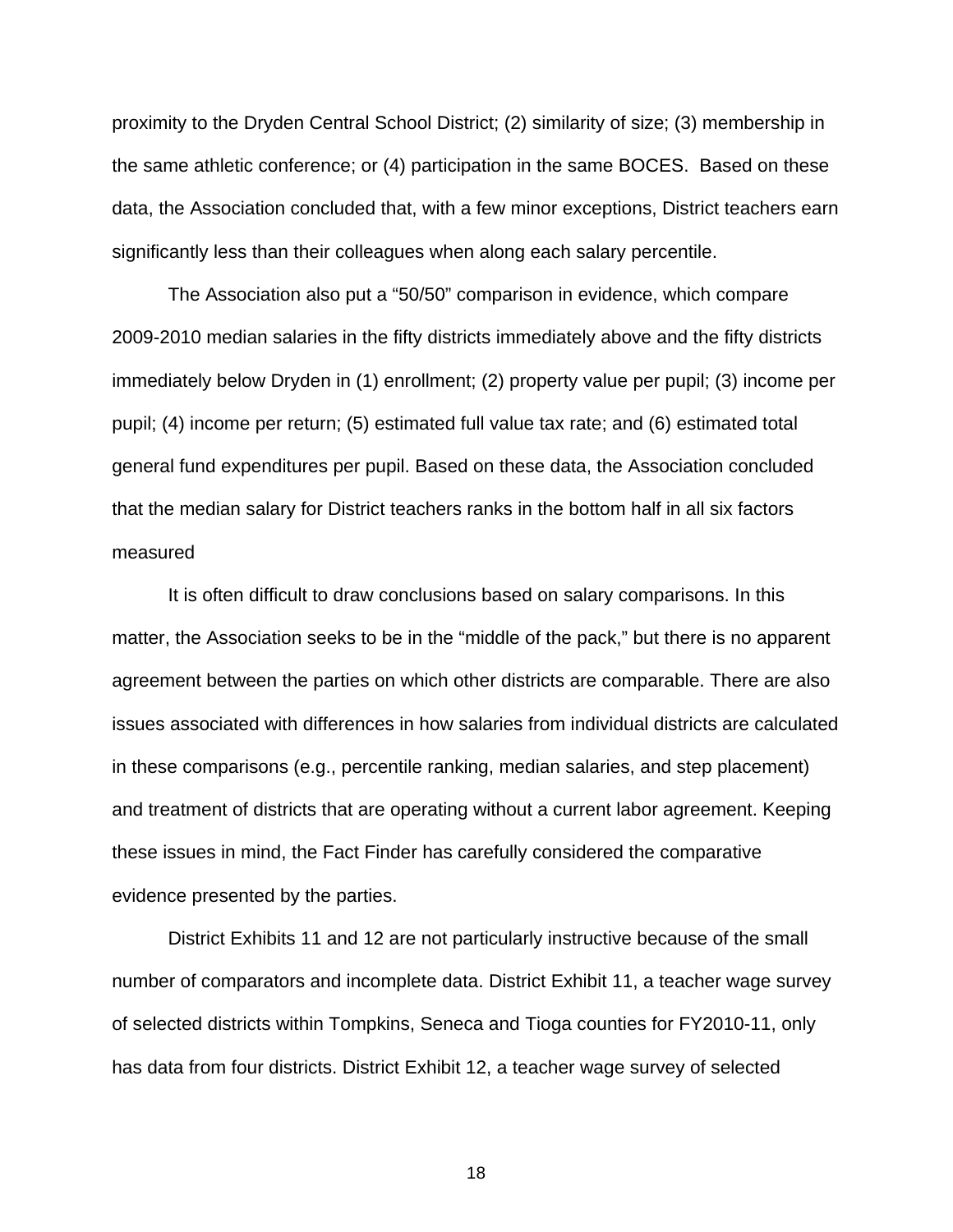districts within Tompkins, Seneca and Tioga counties for FY2009-10 only has data from seven districts and does not include 30-year figures.

 District Exhibit 13, the "BEDS Summary," provides enough data to draw informed conclusions. Employer Exhibit 13 is attributed to the New York State Education Department and lists salaries for fulltime classroom teachers for FY2009-10 in 23 districts in Broome County, Tioga County and Tompkins County at the  $5<sup>th</sup>$ ,  $25<sup>th</sup>$ ,  $50<sup>th</sup>$ , 75<sup>th</sup> and 95<sup>th</sup> percentiles. According to District Exhibit 13, 14 out of 19 districts pay their teachers more than District teachers at the  $5<sup>th</sup>$  percentile; 16 out of 20 districts pay their teachers more than District teachers at the  $25<sup>th</sup>$  percentile; 9 out of 22 districts pay their teachers more than District teachers at the  $50<sup>th</sup>$  percentile; 9 out of 20 districts pay their teachers more than District teachers at the  $75<sup>th</sup>$  percentile; and 15 out of 19 districts pay their teachers more than District teachers at the  $95<sup>th</sup>$  percentile.

 Among the districts listed in District Exhibit 13 from Tompkins County, District teachers earn less than average, except at the  $75<sup>th</sup>$  percentile. Specifically, District teachers are less than \$200 below average at the  $5<sup>th</sup>$  percentile, about \$1,200 below average at the  $25<sup>th</sup>$  percentile, almost \$1,800 hundred below average at the  $50<sup>th</sup>$ percentile, about \$1,800 above average at the  $75<sup>th</sup>$  percentile, and about \$400 below average at the  $95<sup>th</sup>$  percentile.

 The Table on page 12 of the Association's brief, which contains salary information for FY2010-11 attributed to the New York State Education Department, also provides enough data to draw informed conclusions. The districts included on this Table were chosen by the Association based on criteria noted above. It includes ten of the same districts as in District Exhibit 13, and twelve other districts. According to this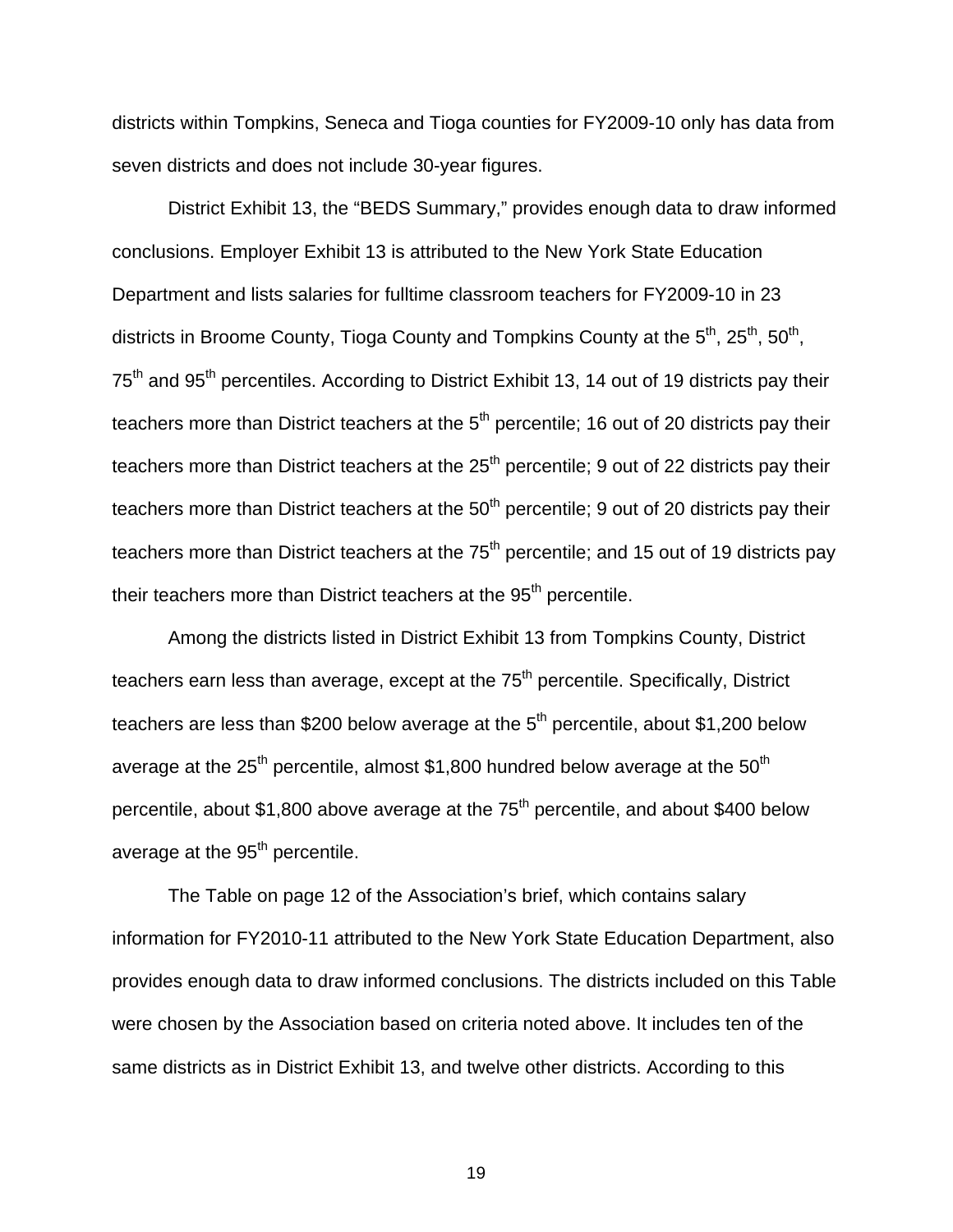Table, 19 out of 21 districts pay their teachers more than District teachers at the  $5<sup>th</sup>$ percentile; 20 out of 21 districts pay their teachers more than District teachers at the 25<sup>th</sup> percentile; 18 out of 21 districts pay their teachers more than District teachers at the  $50<sup>th</sup>$  percentile; 15 out of 21 districts pay their teachers more than District teachers at the 75<sup>th</sup> percentile; and 19 out of 21 districts pay their teachers more than District teachers at the  $95<sup>th</sup>$  percentile.

 Finally, Association Attachment X, the 50/50 Comparison, also provides useful comparisons of District teacher salaries to similar districts throughout the State. It compares the District's median teacher salary to 50 districts above Dryden and 50 below along several criteria. The comparison concluded that District teacher salaries ranked in the bottom  $83<sup>rd</sup>$  percentile based on enrollment; the bottom  $58<sup>th</sup>$  percentile based on property value per pupil; the bottom 76<sup>th</sup> percentile based on income per pupil; the bottom  $73<sup>rd</sup>$  percentile based on income per student; the bottom  $71<sup>st</sup>$  percentile based on tax rate; and the bottom 63<sup>rd</sup> percentile based on spending per pupil. This means that median District teacher salaries ranked in the lower half of the comparator districts based on all the identified criteria.

 It is possible to make some general conclusions regarding how District salaries compare with comparable districts from this data. First, within Tompkins County in FY2009-10, District salaries were higher than the average of other districts at the 75<sup>th</sup> percentile. Otherwise they were below average, slightly at the top and bottom percentiles, and more significantly in the lower to mid-level percentiles. Second, when the population of comparable districts is expanded to include Tompkins, Tioga and Broome counties in FY2009-10, District salaries were also higher than the average of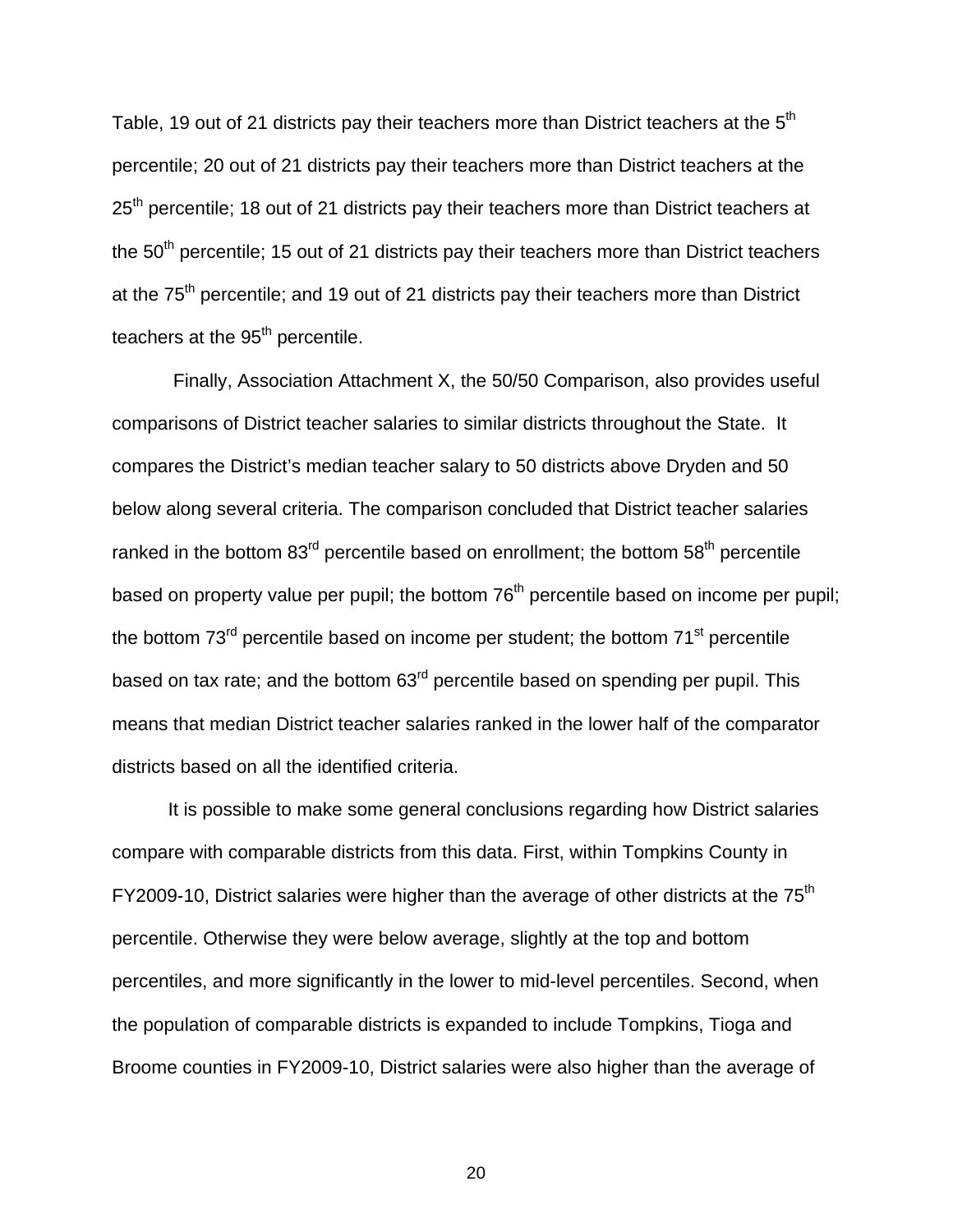other districts at the 75<sup>th</sup> percentile. Otherwise they were below average, by a small amount (\$119) at the 50<sup>th</sup> percentile, but over \$2,400 at the 5<sup>th</sup>, 25<sup>th</sup> and 95<sup>th</sup> percentiles. Third, when the population of comparable districts is expanded to include selected districts in Tompkins, Tioga, Broome, Schuyler, Onondaga, Cayuga, Cortland, Madison and Seneca counties in FY2010-11, District teachers ranked significantly below the median at every percentile. Finally, when the population of comparable districts includes 100 other districts around the state in FY2009-10, median District salaries ranked slightly below the middle percentile based on property value per pupil and spending per pupil, and significantly below the middle percentile when compared with other districts of similar enrollment, income per pupil, income per return and tax rate. In summary, when the comparators are limited to Tompkins County, District salaries lag, except at the  $75<sup>th</sup>$  percentile, and as the circle of reasonable comparators is enlarged in the manner presented at the hearing, District salaries compare increasingly unfavorably.

#### c. Interests and Welfare of the Public

 The interests and welfare of the public should also be considered in this analysis, and the District based much of its presentation and its brief on issues related to this factor. The thrust of the District's argument is that in a weak economy with high unemployment and low inflation, where State aid is declining and a tax cap was recently enacted, the Association's salary demands are too much for less-wealthy District taxpayers and out-of-sync with increases in comparable districts.

 The Association has a different view: essentially that the tax levy is less per mil than it was in FY2006-07, that District taxpayers have resoundingly supported the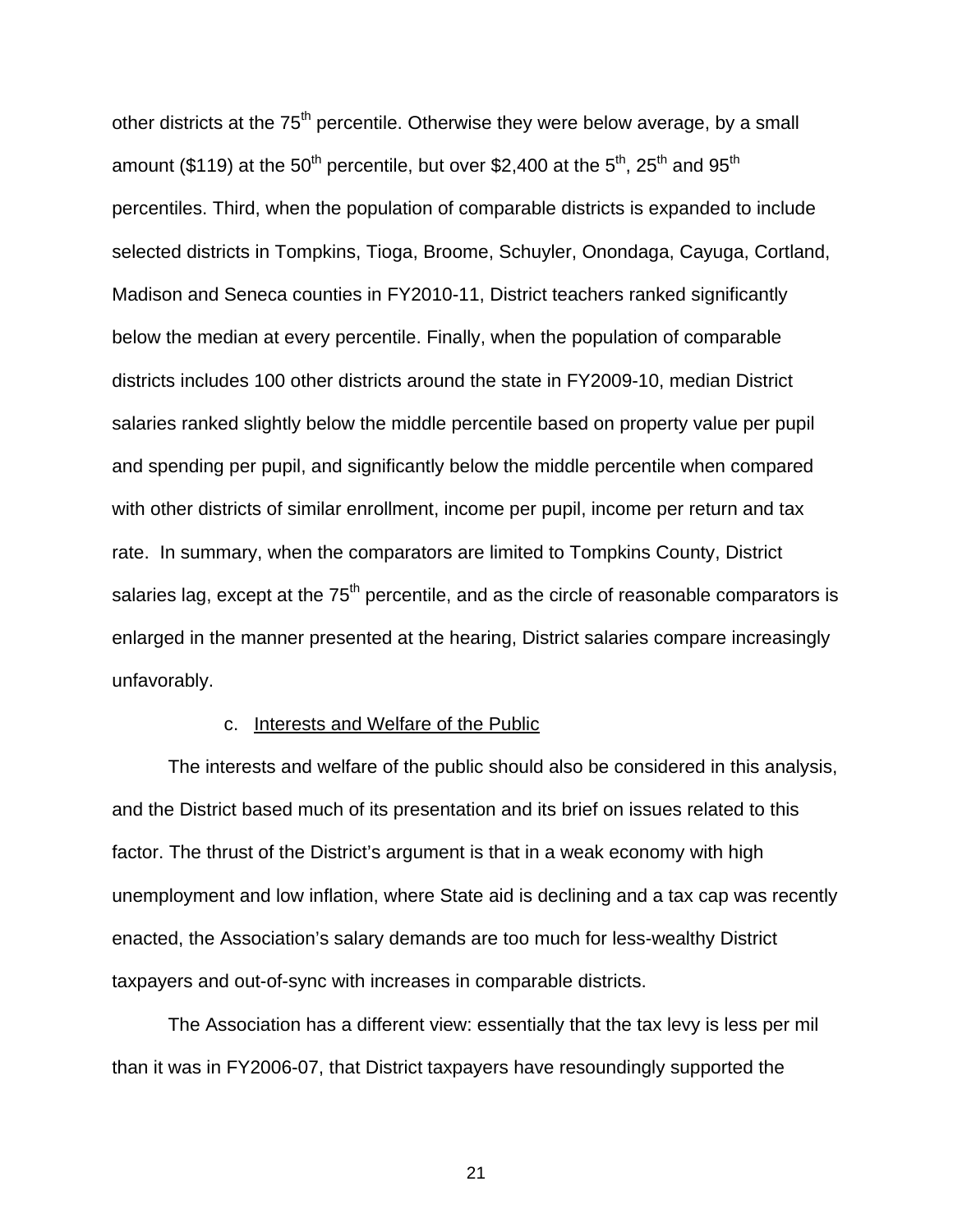District budget over time, and that the recently enacted limits on tax increases is not a hard cap that ties the District's hands.

 There is substantial evidence of community support for funding District schools and it is in the parties' interests that that support continues. The issues raised by the District are certainly relevant to keep in mind to maintain that support, especially in the current economic climate, and justify the exercise of fiscal restraint by the District on new or increased spending. For these reasons, this factor weighs in favor of the District not providing all the increases sought by the Association.

#### Recommendation on Wages and Salary

 Based on the above analysis, the Fact-Finder concludes that the growth in the District's unrestricted fund balance over the last three years shows (1) that the District has the financial ability to provide increases larger than it has offered, and (2) that despite the parties' previous efforts to position District salaries at the average of comparable districts, they presently lag behind that position. The Fact-Finder further concludes that current economic conditions as they affect the District and its taxpayers are legitimate reasons to be cautious when arriving at salary increases. These conclusions call for salary increases higher than those proposed by the District, but lower than those sought by the Association.

 The salary recommendation below is also linked to four other issues that are more fully discussed in other sections of this report. This recommendation calls for retroactive payment of increases beginning July 1, 2010, and a three-year agreement. Further, .6% of the third year increase is intended to offset recommendations below calling for an increase in co-pays for prescription drugs and a language change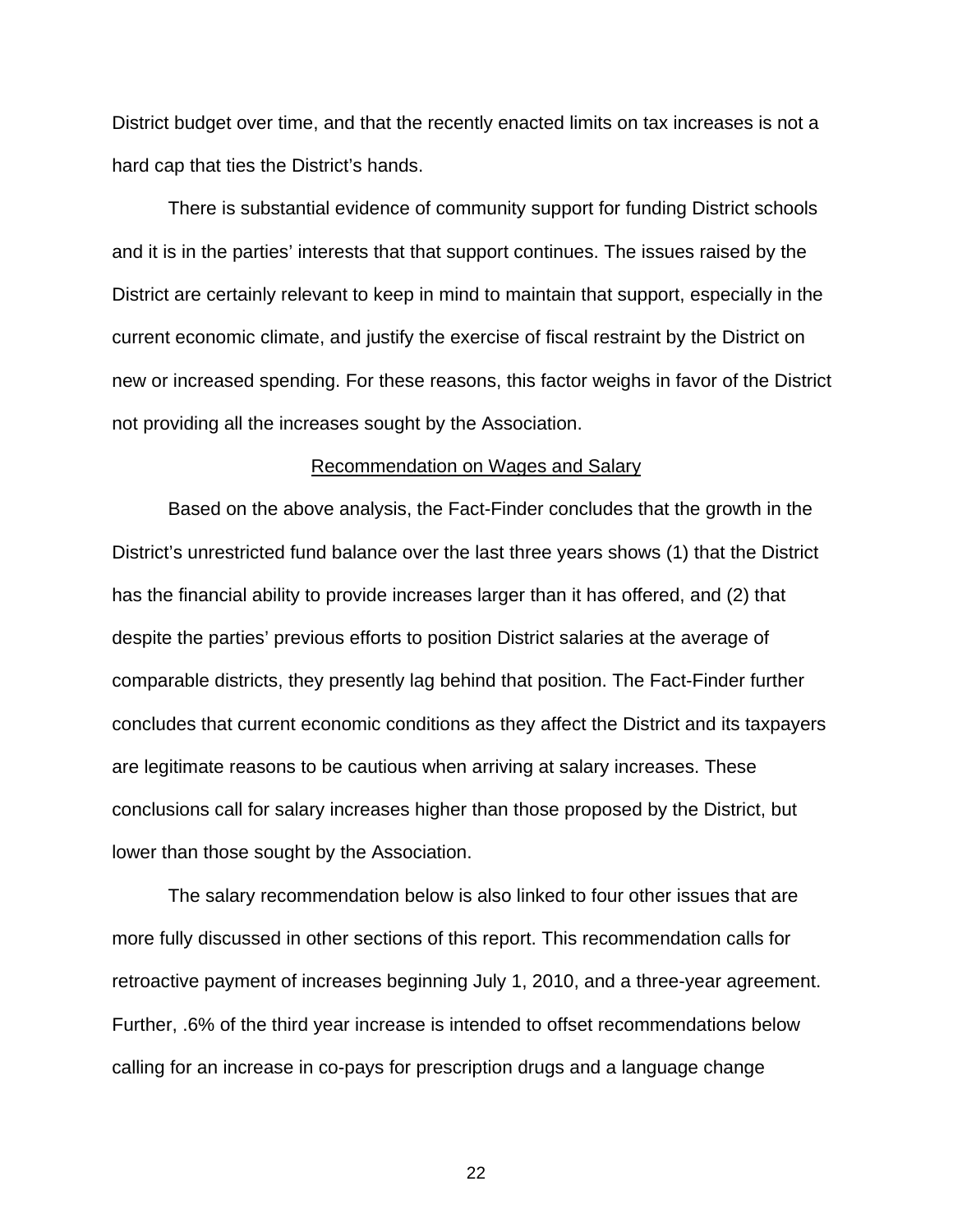permitting merger of small departments, both of which bring financial savings to the District. The Fact-Finder acknowledges that these are not dollar-for-dollar offsets, but taken together they justify a larger increase in the third year.

 The Fact-Finder recommends that the District provide the following increases to Association unit members:

 Effective July 1, 2010 1.8% step increase plus .8% Effective July 1, 2011 1.8% step increase plus .8% Effective July 1, 2012 1.8% step increase plus 1.4%

#### 2. Health Insurance (Prescription Co-Pay)

The District has proposed increasing the prescription co-pay from \$5.00 per prescription for generic drugs and \$10.00 per prescription for brand name drugs to \$10.00 per prescription for generic drugs and \$20.00 per prescription for brand name drugs. The Association has proposed that there be no change to the co-pay amounts in the Agreement.

The District argues that this is largely an economic issue and that it was looking to fund the salary increases it offered with savings achieved from this proposal. The Association generally agreed that this is an economic issue. As with salaries, the Association is concerned that it maintain parity with comparable districts, and it recognizes that any savings the District achieves through this proposal shifts financial risks to its members.

The District's current prescription plan and many of the other plans in Association Attachment AA present some financial risk to those using prescription medications, particularly for those who do not want to use generic medications. It is true that some of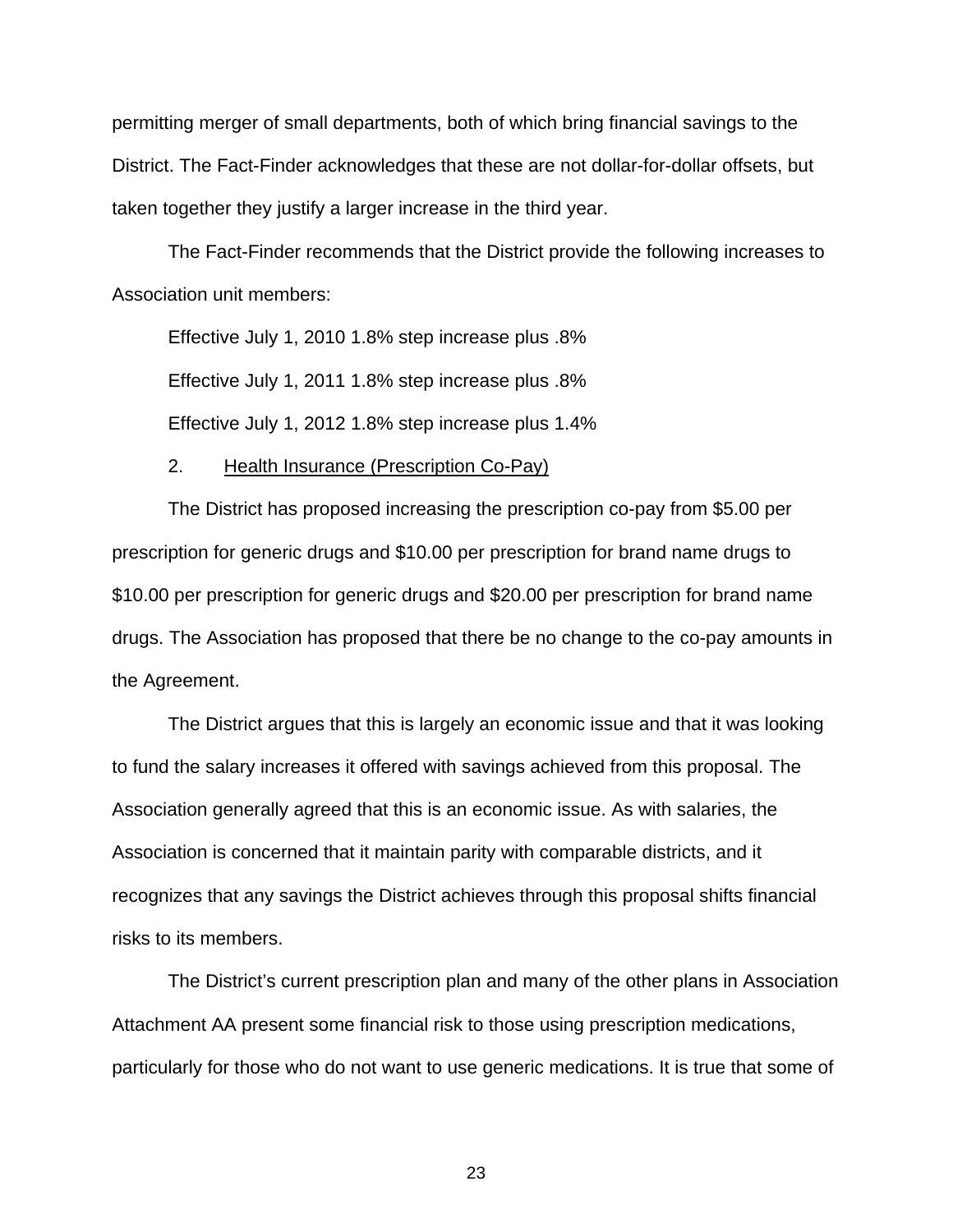that exposure would increase under the District's proposal. Nevertheless, a review of Association Attachment AA, which presents excerpts from various local districts, shows that employees are often required to make co-payments, and they take different approaches to this issue. Some, such as Ithaca, have the same co-pay as in the District's current plan. Others, such as Newfield (three tier – \$0 generic, \$10 preferred, \$25 non-preferred), have features that are favorable and unfavorable to the District's current plan. Others still, such as Groton, have less favorable plans (three tier  $-$  \$5, \$15, \$30).

#### Recommendation on Health Insurance

Taking the above factors into consideration, the Fact-Finder recommends that the parties include the District proposal in the third year of a successor agreement (FY2011-12) and that some of the savings be put into wage increases for that year as reflected in the previous recommendation. This is consistent with the Association's desire to have savings directed in that manner, and the District's view that settlements exceeding the "going rate" be accompanied by a health care or other concession.

## 3 and 4. Academic Chairpersons – Merging of Departments and Professional Opportunities – Teacher Assistant Compensation

The District proposed merging small departments to save money on department chair stipends, and the Association proposed full tuition reimbursements for teacher assistants, apparently for in-service training. According to the Association, the parties reached a tentative agreement on these two unrelated articles on a *quid pro quo* basis. That is, the Association agreed to permit certain mergers in return for the District's agreement to compensate teacher assistants for tuition reimbursement at the same rate as teachers. The Association claims that after this tentative agreement was reached,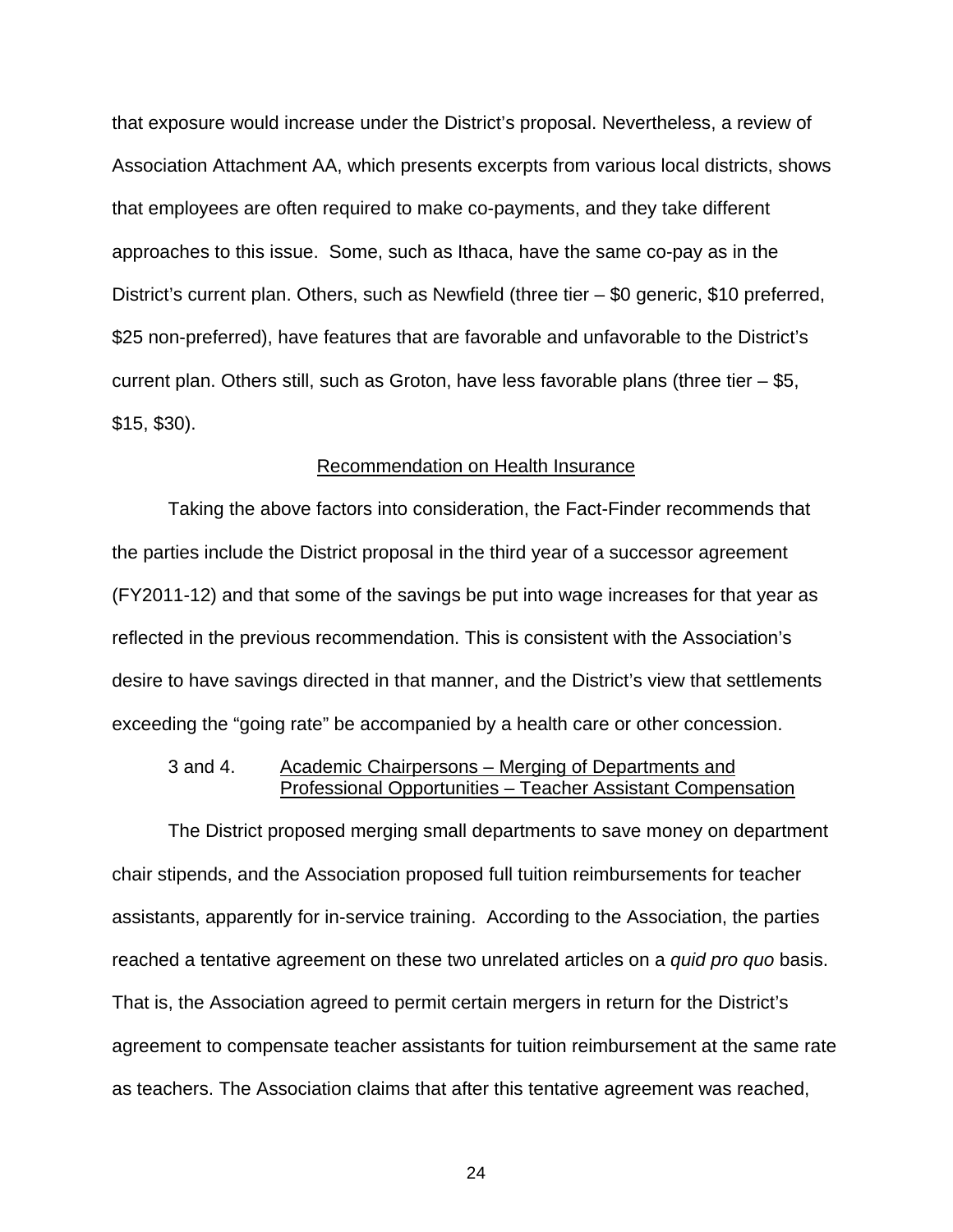the District decided to eliminate eight of eleven teacher assistants and has plans to eliminate the remaining three. Believing that the District eliminated the benefit from the bargain, the Association withdrew from the tentative agreement.

There appears to be no dispute that merging departments will save the District money. It also appears beyond dispute that eight teacher assistant positions were eliminated. The fate of the remaining three is uncertain.

#### Recommendation on Mergers and TA Compensation

Regardless of the precise nature of the parties' tentative agreement on these issues, the value of that agreement to the Association was at least partially undone because of the reduction of teacher assistant positions. This is another reason the Fact Finder has recommended an additional amount to salary in the third year of a successor agreement as a way to restore value to the Association's end of the bargain. Beyond that, to the extent that teacher assistants remain with the District, the Fact Finder recommends that they be paid tuition reimbursement in the same manner as teachers, and paid for in-service training at their normal rate of compensation, 5/8ths the teacher's rate. The Fact Finder also recommends that the District be permitted to merge departments and reduce the amount of money it pays in chairperson stipends. To this end, the parties should include in their successor agreement the language changes to Article XV – Academic Chairpersons, described on pages 22-23 of the Association's brief.

## 5. Co-Curricular Stipends

 The District has proposed removing the link between the base salary schedule and points used to calculate compensation for co-curricular and athletic compensation.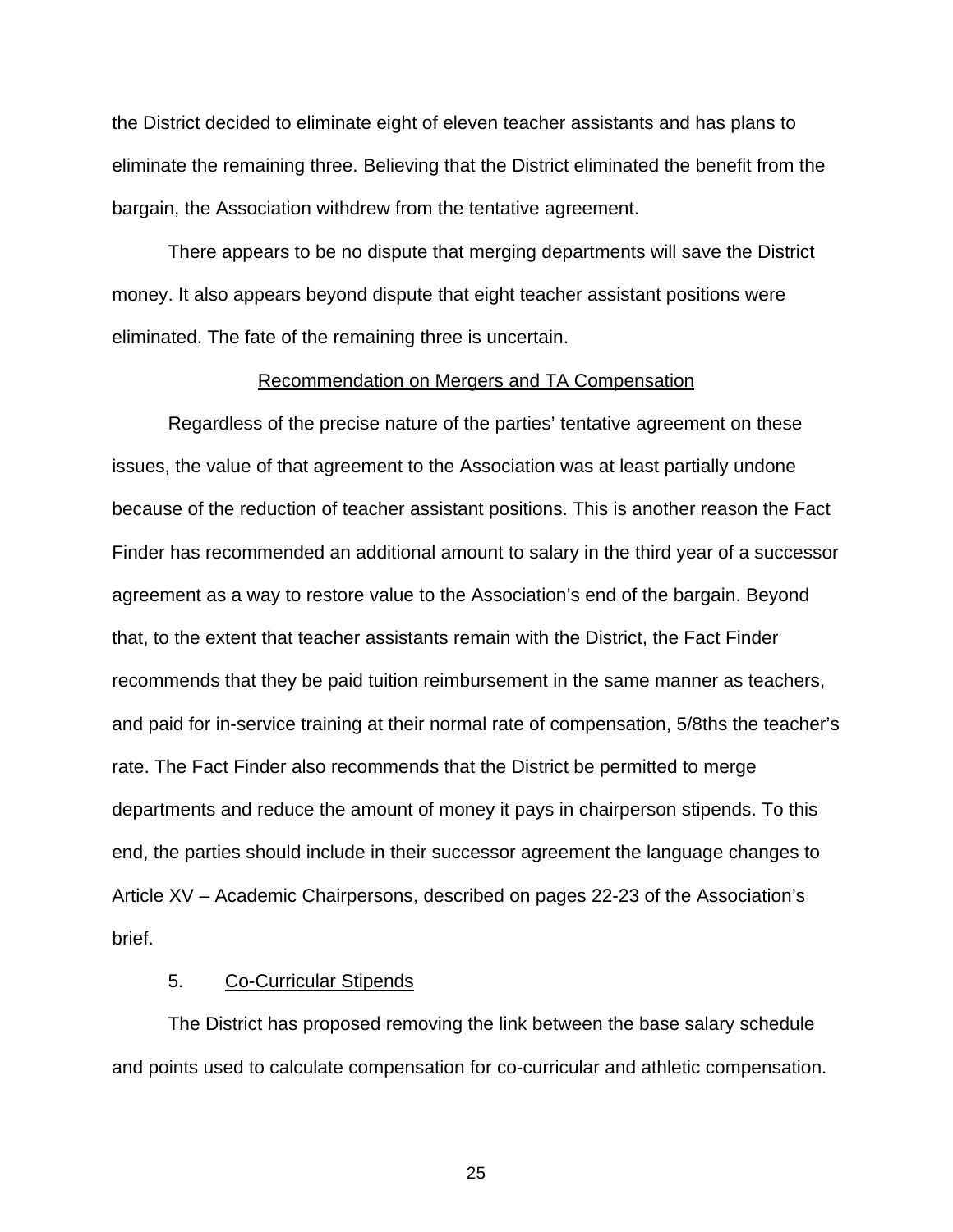The Association has proposed increases to stipends and a language change said to apply to coaches and advisors. There was scant information presented at the hearing or in the parties' briefs that would form the basis for findings of fact, analysis or recommendations on this issue.

#### Recommendation on Co-Curricular Stipends

 Based on the information in the record, the Fact Finder recommends that the parties maintain the status quo on this issue in a successor agreement.

#### 6. Mentor Program

The District has proposed that the Mentor Program be removed from the collective bargaining agreement out of concerns that it is often revised and because actions taken in conformance with revised versions of the Program violate express provisions of the Agreement. The Association has indicated a willingness to remove the actual language from the contract; however, it seeks to retain language in the Agreement incorporating the Mentor Program by reference and requiring that it approve any changes to the Program.

 Both parties recognize the problem that occurs when changes to the Program made by the Core Committee during the duration of agreements lead to nominal contract violations. Such violations may raise questions about the viability of the Agreement and cause confusion. Both parties also seem amenable to removing the specific provisions of the Program from the Agreement. However, the Association desires to retain the contractual right to authorize changes to the Program recommended by the committee. This is a legitimate concern for the Association in preserving its role as the teachers' exclusive bargaining representative. Similarly, the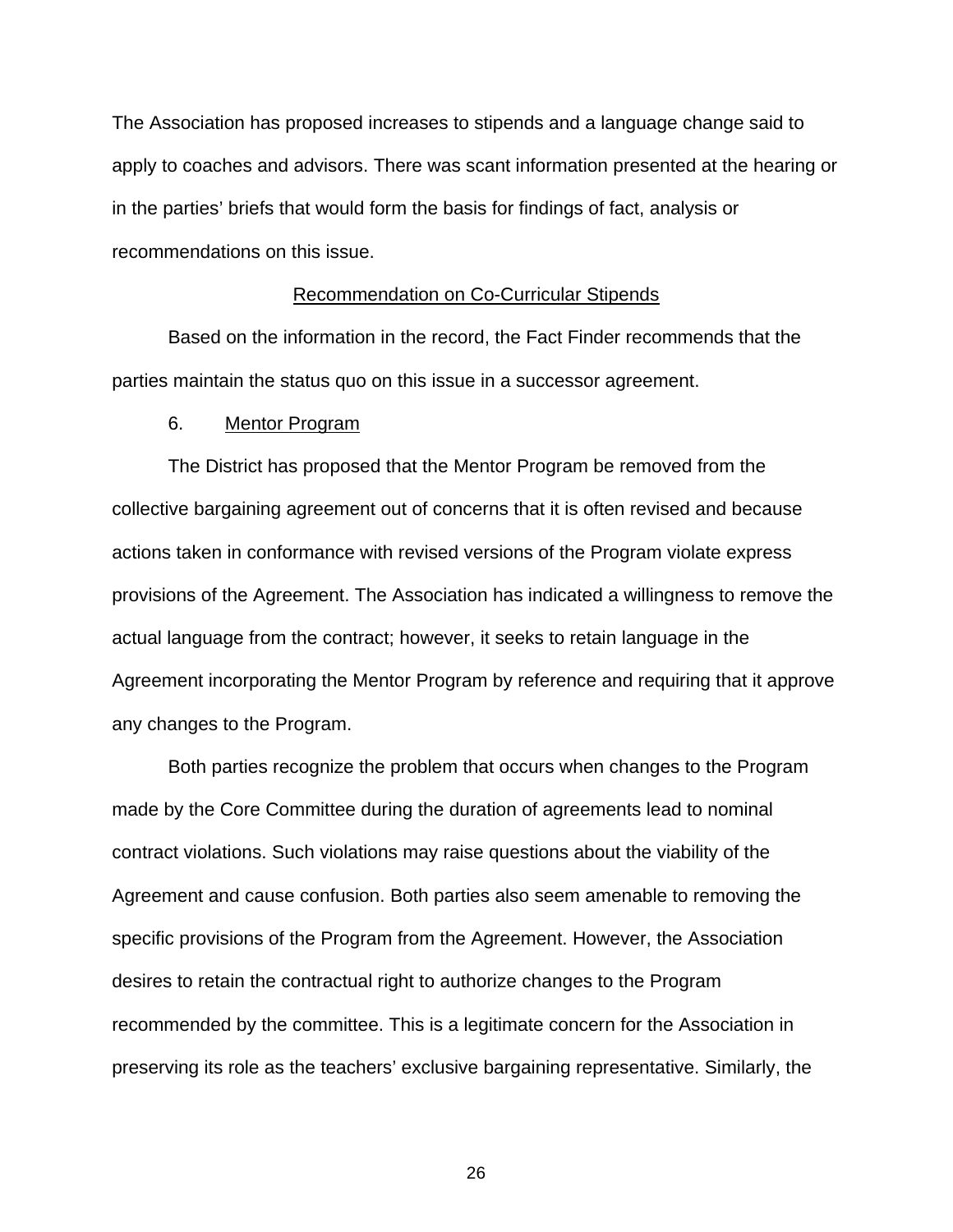District should also preserve the right to review and approve of the work of the Core Committee.

## Recommendation on Mentor Program

 For the above-stated reasons, the Fact Finder recommends that the current language in Article XIII D. be deleted from a successor agreement, and that it be replaced with the following:

## "D. Mentor Program

 The Mentor Program was created as a cooperative venture between the Association and the District. The program is overseen by a Core Committee of teachers and administrators, and may be revised by this committee, subject to approval by the Association and the District.

## 7. Faculty Career Severance Program

The Association has proposed amending the language in the Faculty Career Severance Program on the grounds that it is discriminatory. The District counters that the Association's proposed language fix is also discriminatory and would significantly increase costs to the District. The Association counters that the Program saves money because as senior teachers retire, newly hired teachers receive lower pay.

This is an important issue to both parties, not only due to potential legal exposure, but also because of the cost issue. It is beyond the role of the Fact Finder to opine on potential legal exposure the parties may face under the current language or the Association's proposed language. To the extent that the District claims that the Association's proposal will increase costs and the Association claims that the Program saves the District money, neither party presented enough evidence upon which to make informed conclusions. To the extent that an expanded Program could increase costs to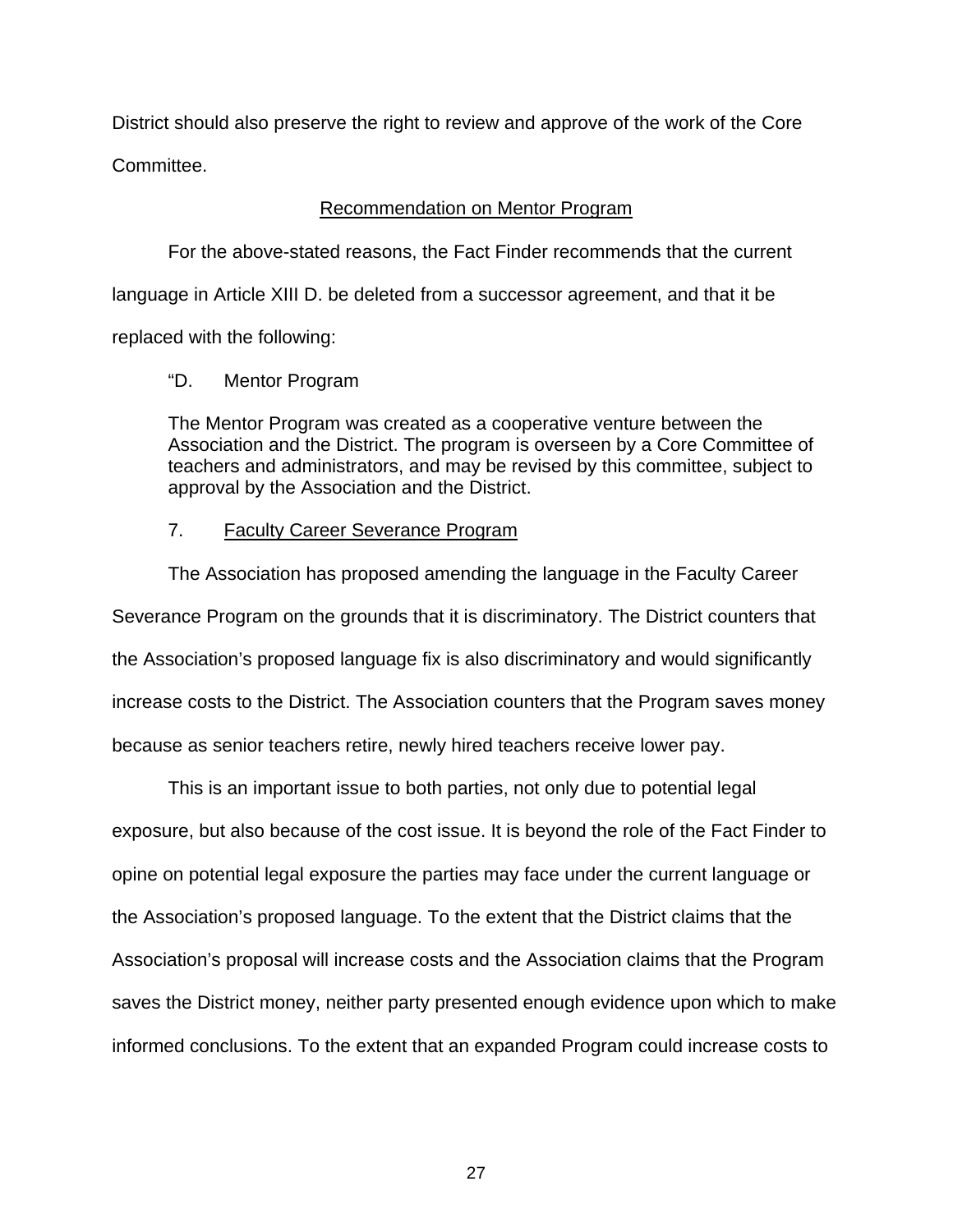the District, the Fact-Finder concludes that it would not be fiscally prudent for the District to do so at this time.

## Recommendation on Faculty Career Severance Program

The parties should maintain the status quo on the Faculty Career Severance Program in their successor agreement. The legal soundness and cost of revising the Faculty Career Severance Program are issues that deserve further study by the parties, and the Fact Finder recommends that they meet and discuss this issue after concluding a successor agreement.<sup>[1](#page-27-0)</sup>

## 8. Duration of the Agreement

1

The District favors a two-year agreement that it asserts would provide for a stable and productive relationship between the parties, but it would also consider a three-year agreement, as the first year of a successor agreement has already passed. The Association seeks a three-year agreement.

## Recommendation on Duration

If the parties entered into a two-year agreement expiring on June 30, 2012, only a few short months away, they would have to begin bargaining again almost immediately towards another successor agreement. A three-year agreement gives the parties some time away from the often-contentious bargaining process and permits them to focus on other productive concerns in a more cooperative atmosphere. For this reason, the Fact Finder recommends that the parties enter into a three-year agreement incorporating all the recommendations herein.

<span id="page-27-0"></span><sup>&</sup>lt;sup>1</sup> In making this recommendation, the Fact Finder offers no opinion on whether the parties, individually or jointly, face any legal exposure due to the language in the Agreement or any proposed amendments.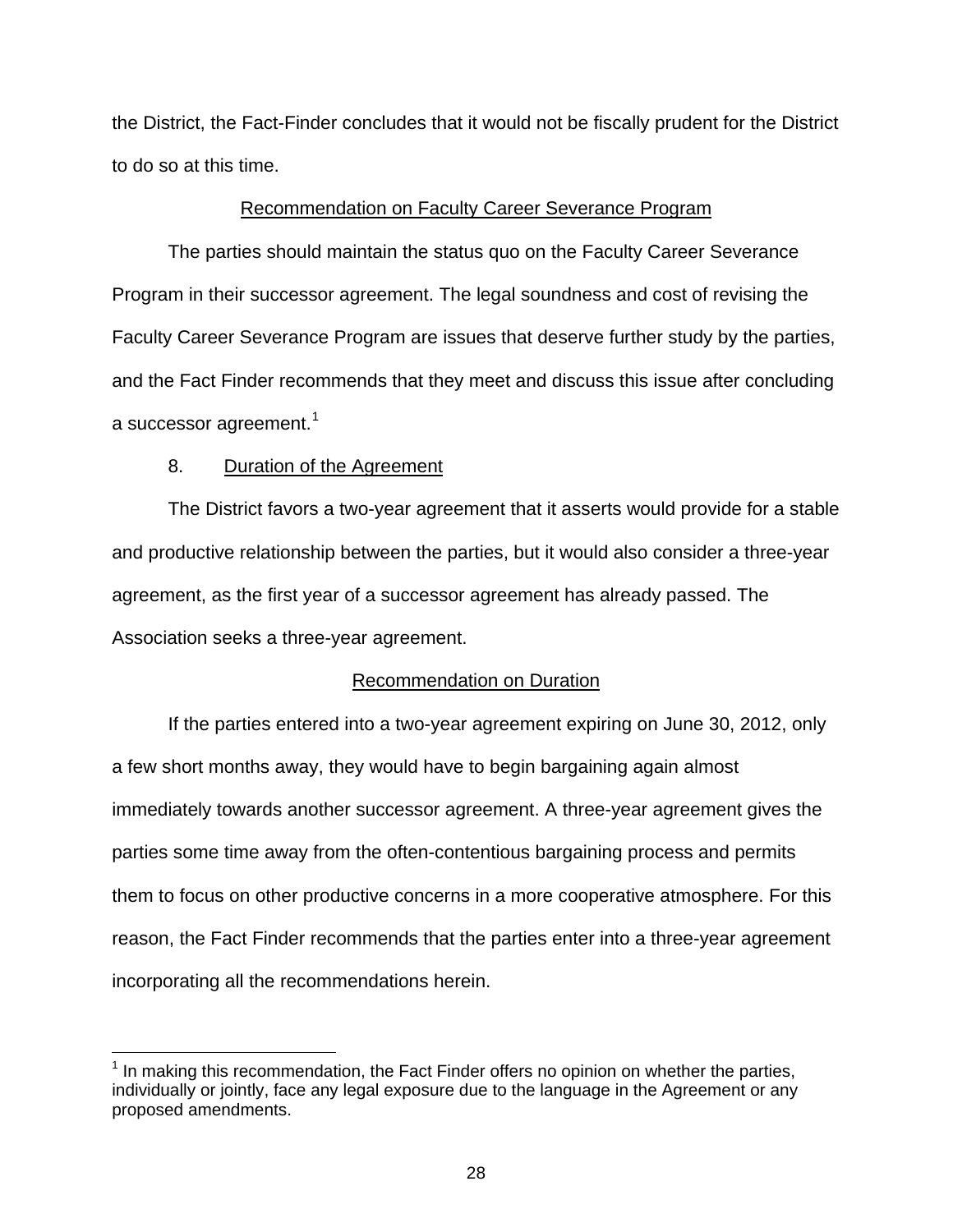## 9. Retroactivity

The District is not necessarily opposed to retroactivity, provided that it finds the total package acceptable and that there is some relief in that package on health-care costs. The Association has proposed that salary increases be retroactive to the beginning of FY2010-11.

It appears that both parties to this dispute sincerely believe that the positions they have taken in these negotiations are warranted. There is certainly evidence to support both views, but now is the time to find common ground. The people most affected by this long-running dispute are District teachers. If both parties are willing to put aside some of their differences and accept these recommendations, the best way to set the tone for productive future relations is to put the teachers in the position they would have been if the parties had reached agreement at the expiration of the Agreement, over one-and-one-half years ago.

#### Recommendation on Retroactivity

The Fact Finder makes the following recommendations regarding retroactivity. First, the recommended salary increases should be implemented retroactively to the dates indicated in the salary recommendation. Second, the changes to the healthinsurance article on prescription co-payments should go into effect at the beginning of the third year of a successor agreement, on July 1, 2012. Third, all other provisions of the successor agreement should go into effect upon ratification of that agreement.